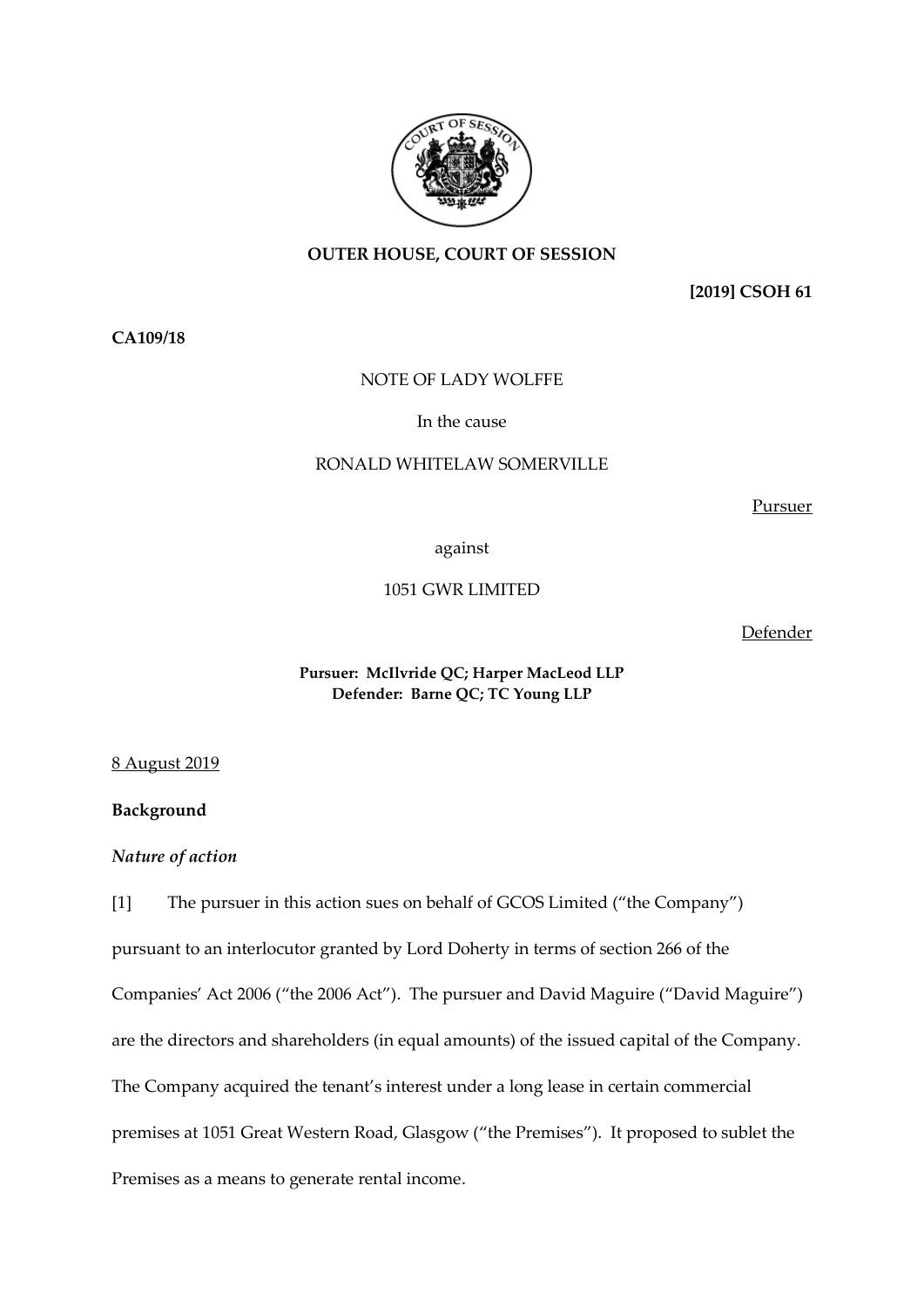[2] This is one of several actions between the pursuer and David Maguire, or between entities with which one or other of those individuals is said to be associated. By this action the pursuer seeks reduction of a lease (or, more properly, a sub-lease) of the Premises granted by the Company to the defender in June 2015 ("the Lease"). It is not necessary to record the protracted path by which the Lease came to be granted. Had notice to quit been given when it was first possible to do so, the Lease would have terminated in mid-September 2015. Notwithstanding the short-term rolling nature of the Lease, by reason of the deadlock between the pursuer and David Maguire *qua* directors of the Company it has not been terminated.

[3] The defender resists reduction. At a two-day debate, it sought to have the pursuer's action dismissed as irrelevant on the basis of a number of arguments set out in its note of argument. The pursuer moved the court to allow his whole averments to go to proof.

#### **The pursuer's pleadings**

[4] The Summons has been subject to multiple adjustments. The averments, which are prolix and unstructured, may be divided into three broad categories. There are averments about the unsuccessful negotiations for the pursuer and David Maguire to disentangle their business and property interests. There are averments about the many offers made by David Maguire to let the premises on various terms and which the pursuer rejected because he did not believe them to be in the best interests of the Company. Falling within the third category of averments are those anent David Maguire's conduct linking him in a variety of ways to the defender. The legal basis for reduction (reading short the pursuer's first plea-inlaw) is that the defender acquired the Lease in "bad faith and in the knowledge that it had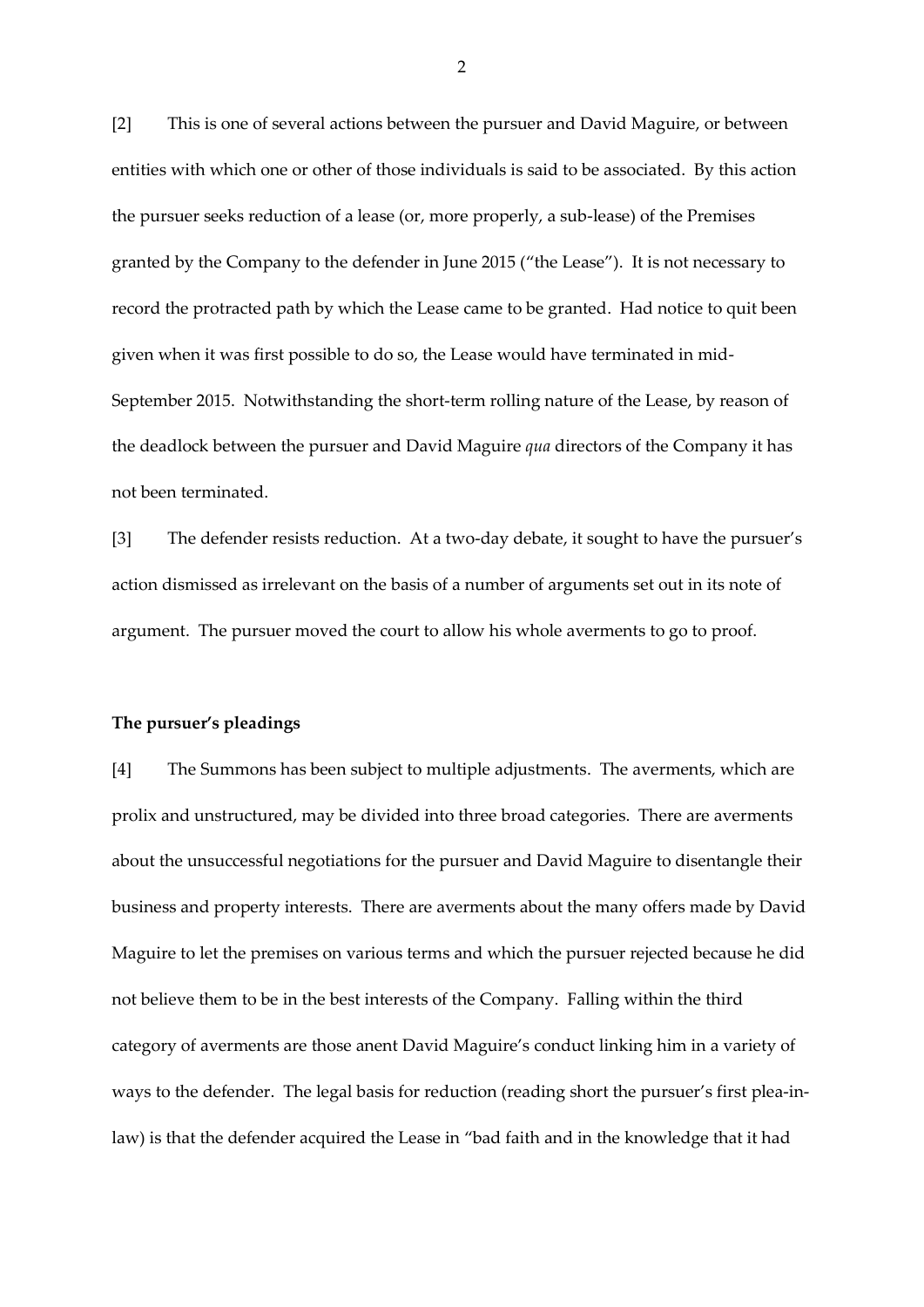obtained that interest as a result of David Maguire having acted in breach of his fiduciary duties to the Company…" and "the benefit" of which the defender is not entitled to retain.

#### *Averments of conduct of David Maguire founded upon*

[5] For ease of reference, the factual averments extracted from the pursuer's pleadings, and which may potentially be relevant to the legal ground of the action, include the following:-

- 1) In about the first part of 2015, David Maguire first proposed that the Premises be let to him.
- 2) Over an extended period of time David Maguire provided undisclosed support for the defender, the purpose of which was to secure a binding legal relationship between the Company and the defender, in the form of a lease (of varying terms) of the Premises in its favour.
- 3) David Maguire thereafter promoted the former head chef of the Premises and his family as being interested in taking a short-term rolling lease. The rent payable of £4,333 per month (after a one-month rent-free period) proposed lease was "below market rent", but the Company's selling agents advised in favour of this proposal as a means to keep the Premises heated while a full marketing campaign was taken on.
- 4) It was "on this basis" that the pursuer and David Maguire agreed that the Company should accept the offer and they entered into the Lease with a term of three months' duration. If neither party terminated the Lease, then it would continue until terminated by either party upon giving three months'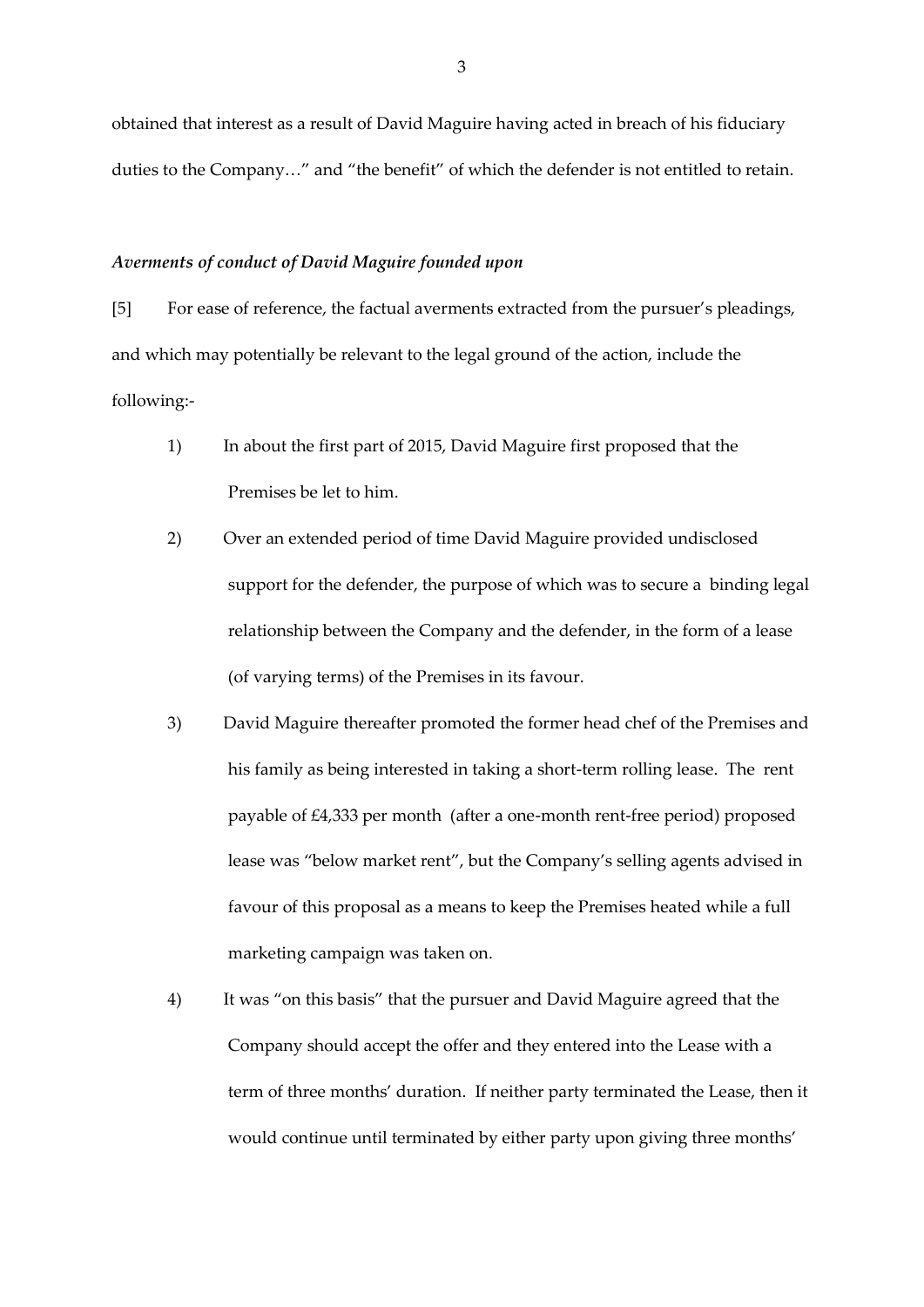notice. The pursuer was not then aware of David Maguire's involvement in or support of the defender.

- 5) While the basis for the pursuer's "below market rent" averment is not entirely clear, there is a later passage (added in the fourth round of adjustments in a different article of condescendence (article 2)), to the effect that in or around May 2015 David Maguire had proposed the lease of the Premises to a new company to be formed by him on an annual rent of £80,000 (albeit with an initial three-month rent-free period and a further three-month period at a restricted rent), with an option in favour of the tenant to purchase the Company's interest in the Premises within a five-year period at the sum of £80,000. Further, there is reference in article 3 (made by the third round of adjustments) to a different offer in May 2015 to let the Premises for a 36-month period at an annual average payment of £80,167. However, David Maguire "persuaded the pursuer" that a short-term let was preferable.
- 6) From about late 2015 the pursuer has repeatedly proposed that notice be given to terminate the Lease "in order that the Company can let the Premises at its true market rent". David Maguire declined to agree, or he made any agreement conditional on his having a right to better any offer received by  $£1$ , which the pursuer would not agree to.
- 7) The pursuer repeatedly refused these offers as not in the best interests of the Company.
- 8) By about late 2015 or early 2016 the business relationship between the pursuer and David Maguire broke down. As a consequence, they intended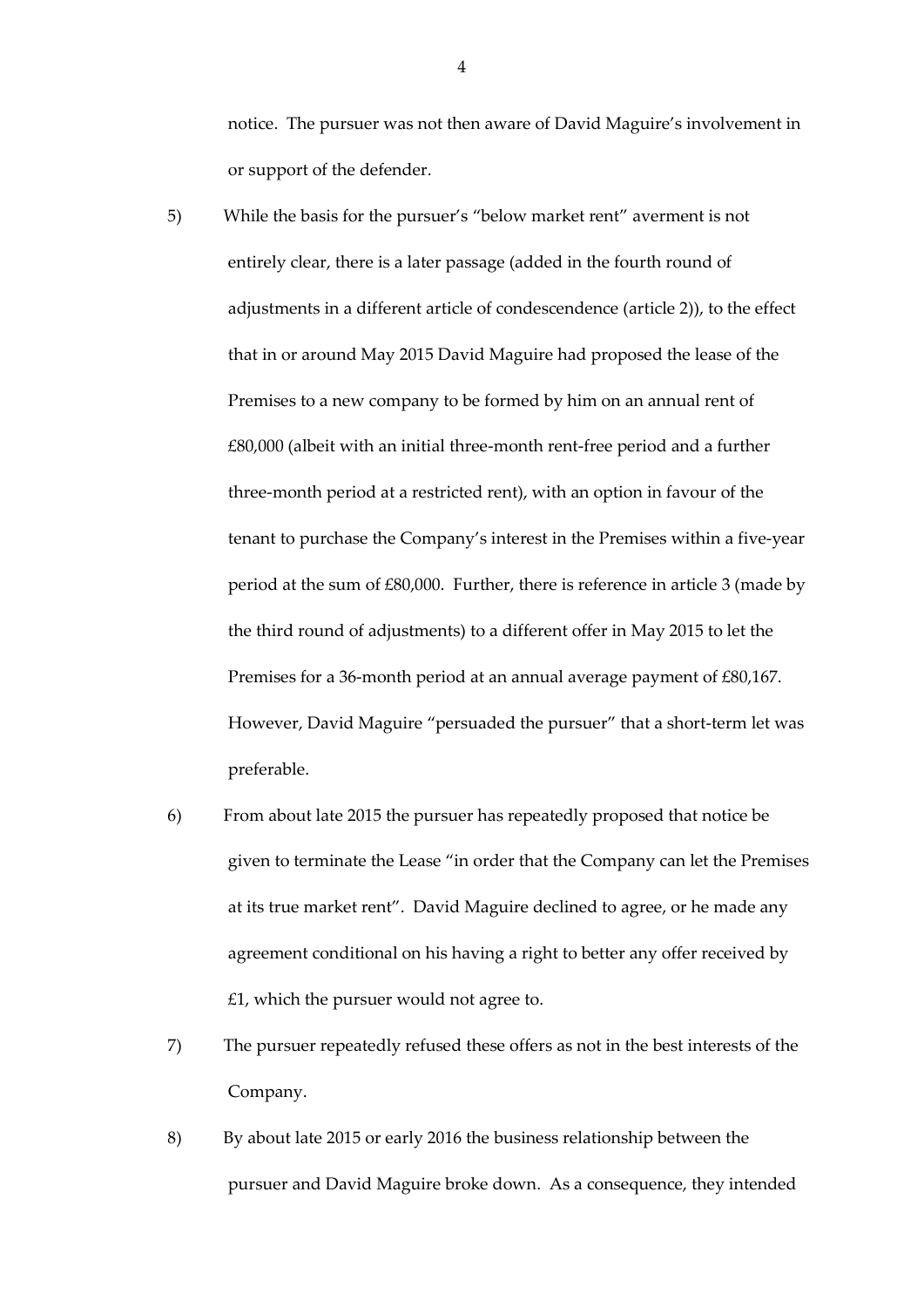to divide their "joint property interests" between them, with a view to severing their business relationship. It was anticipated that the pursuer would acquire the Company. This has not been achieved.

- 9) David Maguire eventually disclosed, when pressed, that he provided "advice" to the defender but he was not a shareholder or director of it.
- 10) After enquiry by the pursuer it was ascertained that David Maguire, or possibly his son (who shares the same name), acquired four domain names that might reasonably be associated with the Premises (eg a combination of the letters standing for the abbreviation of the street (Great Western Road, "gwr" etc) and the street number (1051)). The domain names were registered in July and August 2015.
- 11) One of these domain names is, in fact, used by the defender to advertise its restaurant.
- 12) From early 2016 the pursuer suspected that David Maguire had a financial interest in the defender or its business, but David Maguire consistently denied this.
- 13) David Maguire has been the designated premises manager of the Premises (under the relevant liquor licencing regime) since 7 April 2015.
- 14) From about late 2015 David Maguire has been holding himself out to customers and to restaurant critics as the owner and manager of the defender's restaurant and he is frequently in attendance at the Premises.
- 15) David Maguire procured the incorporation of the defender.
- 16) David Maguire arranged for the opening of the defender's bank account.
- 17) David Maguire introduced the defender to its solicitors.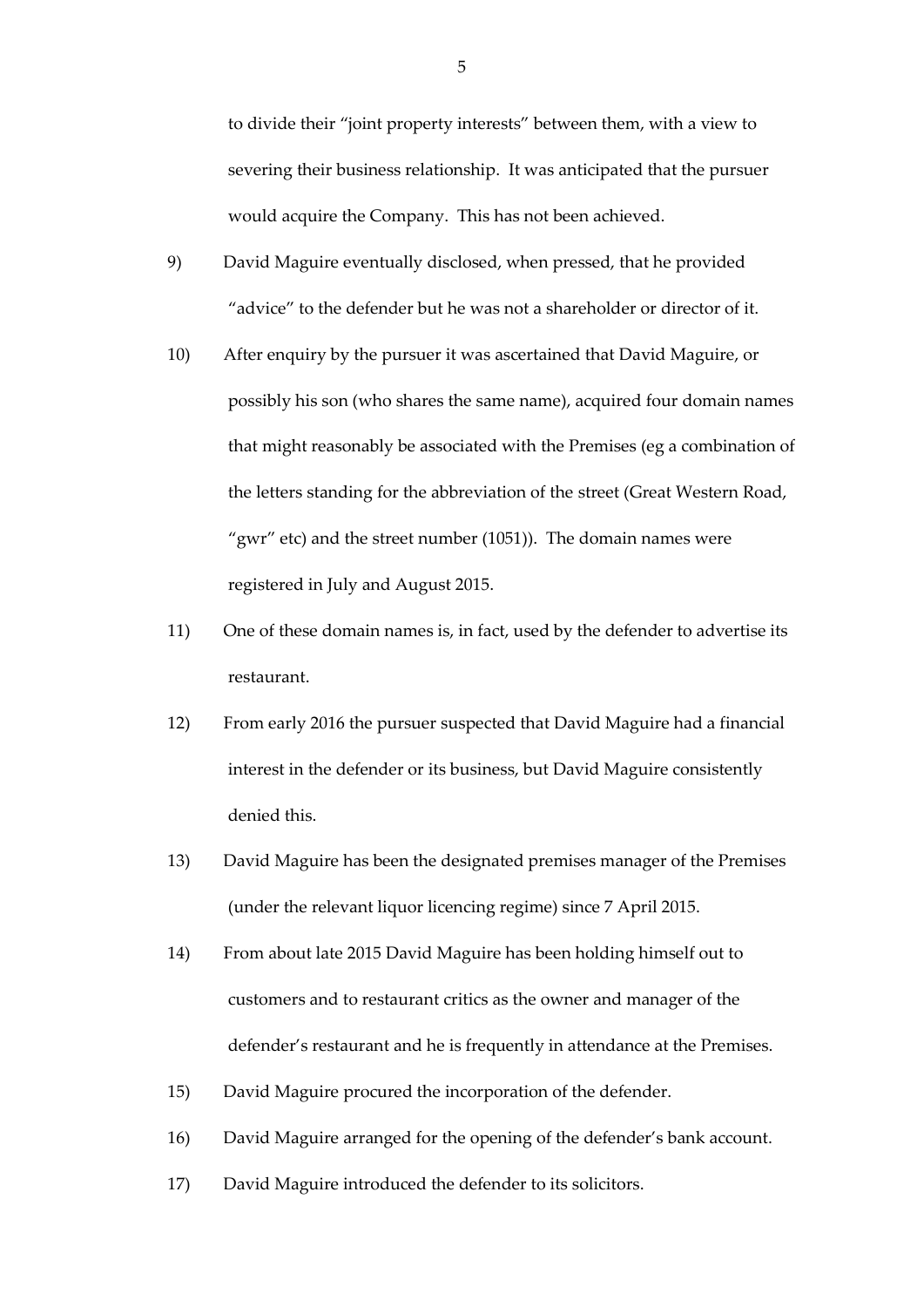- 18) David Maguire provided a personal guarantee on behalf of the defender (guaranteeing its liability to an entity known as 5 PM Limited).
- 19) At a board meeting of the Company in June 2016 David Maguire is said to have stated, that if the Premises were marketed he would not exclude himself, but would take "full advantage" of the situation and, further, that the pursuer was "stuck with me as your tenant for life" (emphasis added).
- 20) Throughout the period from late 2016 the pursuer has proposed that the Company find a new tenant of the Premises at a rent "reflecting the Premises' market value" or that the rent payable by the defender be increased. David Maguire has refused to agree to these proposals.
- 21) In an email dated 11 September 2018, it is averred that David Maguire indicated that he intended to procure that the rent payable by the defender would "not go into the [Company's] account in the meantime" (ie pending severance of the pursuer's and David Maguire's business interests).
- 22) Thereafter, the defender ceased paying rent. As at 22 February 2019, the rent due by the defender was three months in arrears.
- [6] There are other matters referred to in the pleadings which may be relevant:
	- 23) Prior to grant of the Lease, the Company had carried on a restaurant business at the Premises "through the medium of MBIC Limited which held a lease of the Premises".
	- 24) The Company has traded as a restaurant in the Premises prior to June 2015.
	- 25) The pursuer wishes to ascertain the true market value of the Premises, to be established via a marketing exercise. Since late 2015 the pursuer has repeatedly proposed giving notice to the defender to terminate the Lease in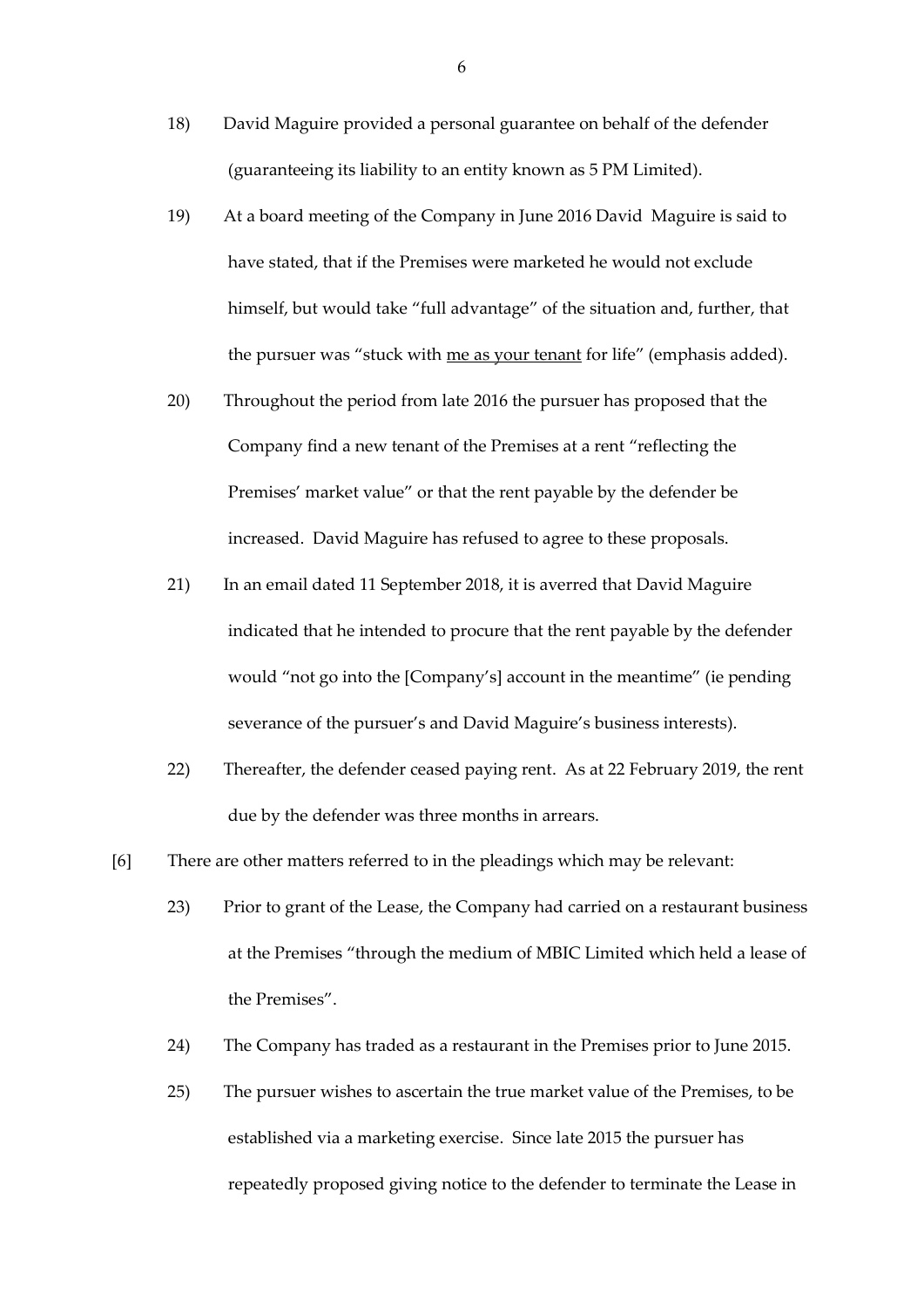order that the Company can let the Premises at its true market rent, but David Maguire has refused to agree to this unless he is allowed to match any offer the Company might receive.

26) Prior to the raising of this action, the pursuer refrained from causing the Company to seek to reduce the Lease by reason of David Maguire's "repeated statements" that he was willing to enter into an agreement regulating their joint interests, and the pursuer's belief that such agreement was imminent rendered an action of reduction unnecessary.

## *The legal characterisation of David Maguire's conduct and the legal duties founded upon*

[7] The pursuer avers that David Maguire "has at all material times been a shadow director and the controlling mind" of the defender, and separately a *de facto* director of it. As a fall-back, it is averred that if David Maguire is not a shadow or *de facto* director, he intended to become one and "intended at that time to have, a personal interest in the financial success of the defender".

[8] The pursuer founds on the following legal duties (as set out in the first three sentences of Article 4 of Condescendence), namely, that:

- 1) *qua* director David Maguire owed a fiduciary duty to the Company, including a duty to avoid placing himself in a position of a conflict (or potential conflict) of interest;
- 2) in procuring that the Company entered into a Lease at an undervalue with the defender, David Maguire breached his duty to promote the success of the Company; and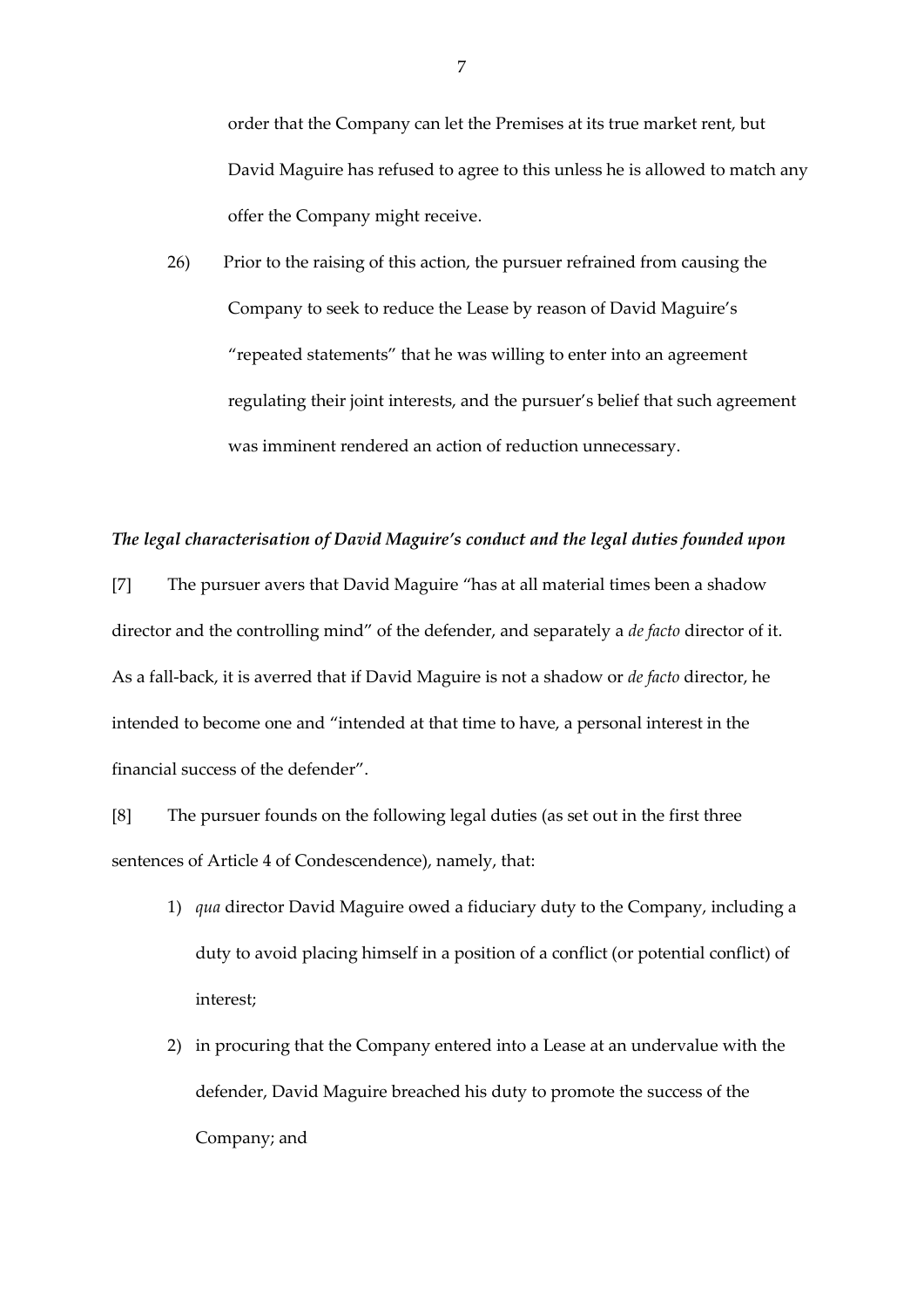3) David Maguire placed himself in a position where his interests conflicted or might conflict with the interests of the Company.

[9] In relation to the defender's knowledge, it is said to have been aware of having obtained the benefit of the Lease with the Company as a consequence of David Maguire's breach of fiduciary duty. The defender is said to be fixed with David Maguire's knowledge by virtue of David Maguire being a shadow director, a *de facto* director *or* "*the* person authorised by it to negotiate and agree the terms of the Lease". The defender is averred to have acquired the Lease in bad faith and was not, in those circumstances, entitled to retain the "benefit" of the Lease.

#### **Parties Notes of Arguments, Bundle of Authorities**

[10] I have had regard to the note of arguments and chronologies produced by each party, to their Joint Statement of Agreed Legal Principles, which I need not repeat, and to the cases produced in the Joint List of Authorities.

[11] The defender summarises the pursuer's position as follows: that the Lease was entered into as a result of David Maguire acting in breach of his fiduciary duties to the Company and that the defender is impressed with the knowledge of the breach of duty by David Maguire and consequently is in bad faith.

[12] The pursuer's case was argued to be irrelevant on a number of bases. Senior Counsel for the defender, Mr Barne QC, presented his submissions in a number of chapters which differed from (but were understood to cover those in) the defender's note of argument (and of which he was not the author), as follows: (1) the pursuer's averments of breach of fiduciary duty on the part of David Maguire were irrelevant ("the section 175(3) argument"); (2) for the purposes of the remedy of reduction and the averments of bad faith,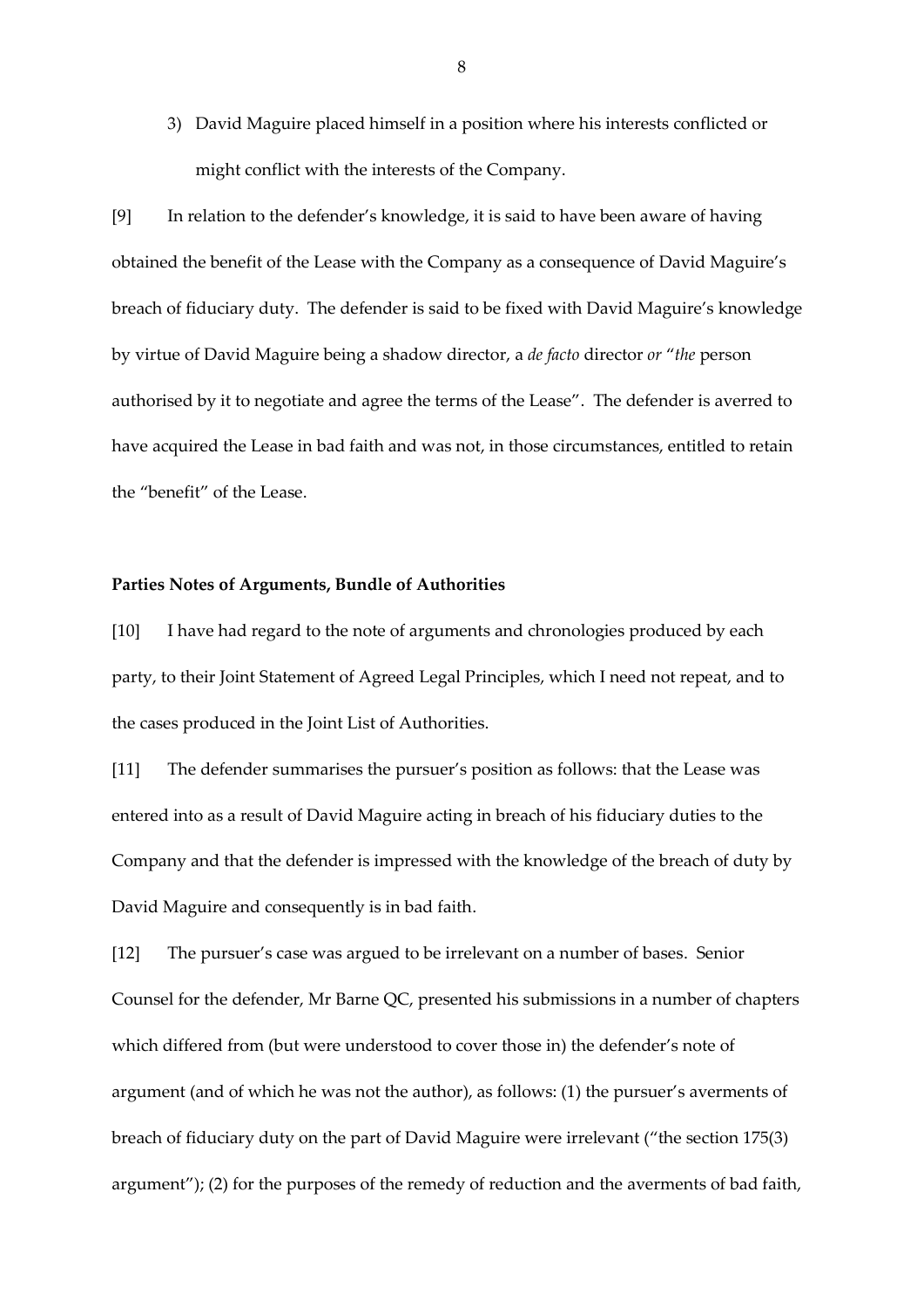the material time was the entry into the Lease and, as a consequence, the averments of David Maguire's subsequent refusals to terminate the Lease were irrelevant ("the material time issue"); (3) the averments of bad faith were lacking in specification ("the attribution of knowledge issue"); (4) there was no basis on which reduction could be granted, largely because the pursuer had no averments that *restitutio in integrum* was possible ("the reduction issue" ); and (5) the pursuer failed to address the issue of *mora*, taciturnity and acquiescence ("the *mora* issue").

#### **Discussion**

### *The defender's arguments anent alleged breach of fiduciary duty*

*Does the pursuer have relevant averments to establish breach of fiduciary duty by David Maguire?*

[13] While the defender had several distinct arguments as to why the pursuer's pleadings of breach of duty were irrelevant, the principal argument was advanced in reliance on the terms of section 175(3) of the 2006 Act. I deal with ancillary criticisms (e.g. insufficient averments that the Lease was at an "undervalue"), below.

[14] It may first assist to understand the averred factual foundation of the pursuer's case. At the heart of the pursuer's case is an allegation of breach of fiduciary duty on the part of David Maguire and of which it said the defender was aware at the material time. It is not uncommon for a case of breach of fiduciary duty to be constructed on the basis of conduct on the part of the allegedly defaulting director which was unknown to the pursuer at the material time. There are such features in the present case: the factors identified in subparagraph (2), (9), (10), (15) to (17) of paragraph [5], above, all describe clandestine conduct on the part of David Maguire. Furthermore, all of those factors concerned David Maguire's actions in furtherance of the interests of the defender and to the detriment of the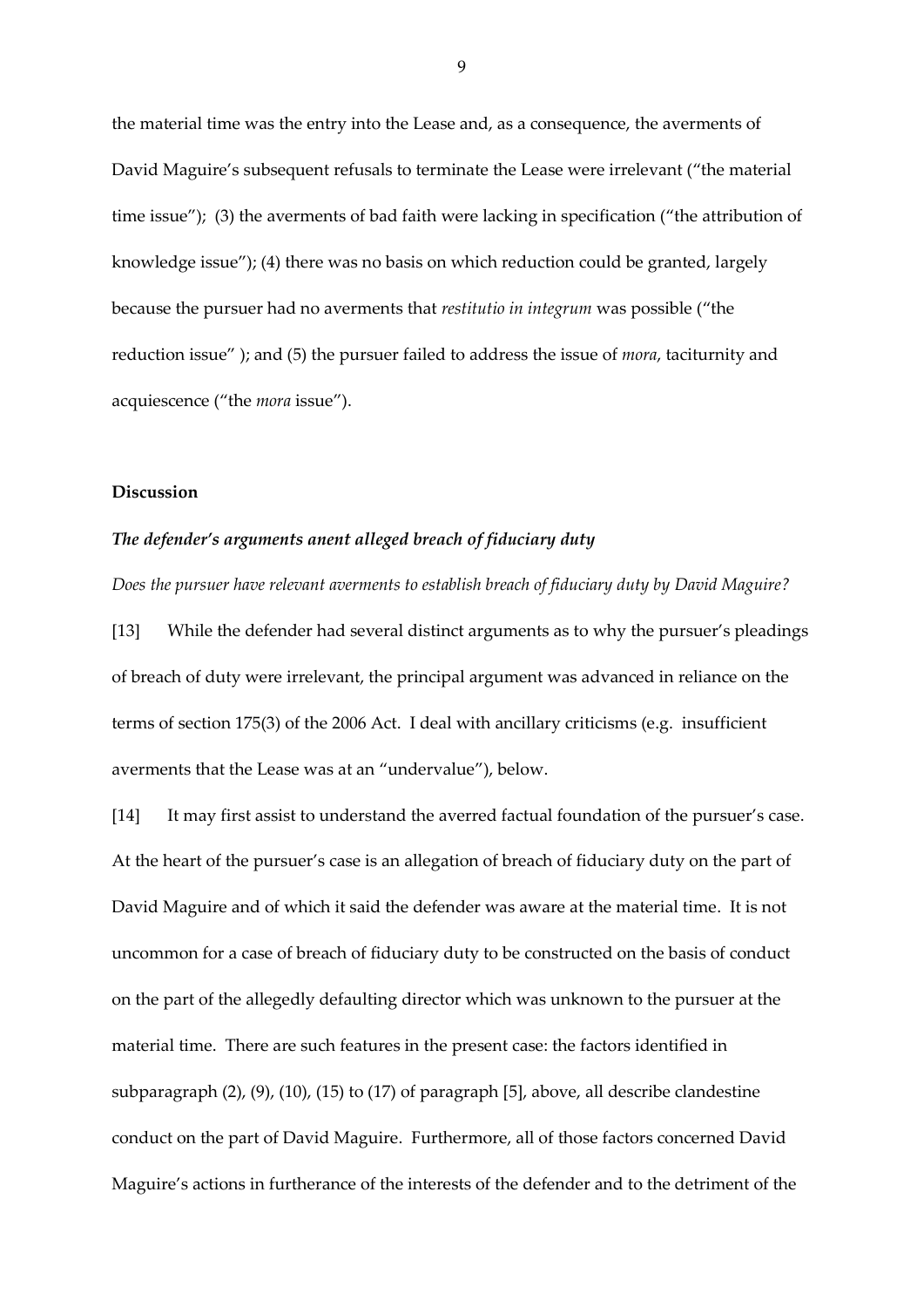Company's interests. The detriment to the Company arises in two distinct ways. First, the Lease entered into was ostensibly at a lower rent than the other offers made (recorded at para [5(4)]): a rent of £80,000 per annum (being the figure referred to in the two offers) produces an average rent of £6,667 *per* month whereas the rent passing under the Lease has been £4,333 *per* month since its inception. While the defender argues that it is not possible to compare the rents arising under a short lease (like the Lease) and a longer lease (as envisioned in the offers), that is a matter for proof. Secondly, on the pursuer's case the Company is effectively trapped in a Lease which, by reason of the subsequent deadlock between the pursuer and David Maguire, it is unable to terminate. Its efforts to increase the rent are similarly thwarted. In my view, it is no answer to argue, as the defender does, that the Lease was entered into on the "advice" of professionals. Placed in its factual context, the "advice" was clearly in support of a short-term let to enable a full marketing campaign of the Premises. The averments about the two offers (each at a rent of c £80,000 *per annum*) are capable of providing further support for the pursuer's case that the company's intention at the time was that any let of the Premises in June 2015 was to be short-term and that the Lease is a transaction at an undervalue.

[15] Furthermore, the factors recorded in sub paragraphs (2), (3) and(7) of paragraph [5], above, about David Maguire's ambitions to secure a lease of the Premises, are capable of supporting a case that David Maguire, aware of his ability to thwart any attempt by the Company to terminate the Lease in September 2015, procured the Lease as a vehicle to achieve what he wanted, which was occupation of the Premises. The clandestine features already referred to are capable of adding weight to such a case, as do the averments of the defender's own statement (recorded in paragraph [5(19)]) that *he* would take full advantage of the situation (ie the *impasse* between him and the pursuer). Indeed, that averment is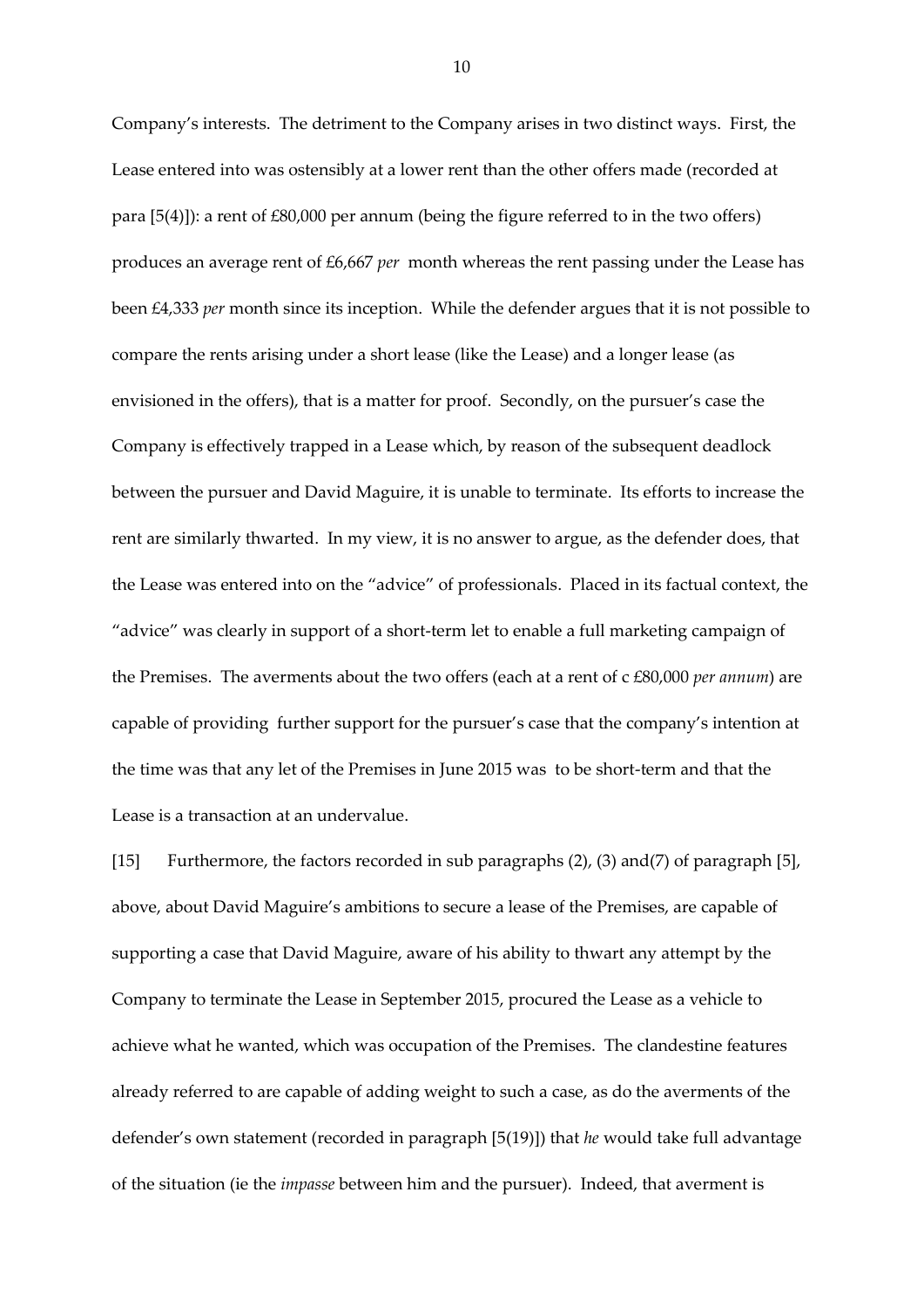telling in two respects: the implication is that his intention is to take full "advantage" of the situation (the use of "advantage" is capable of constituting an acknowledgement that the effect of the impasse is detrimental to the interests of the Company); and it is *his*, ie David Maguire's, intention to do so. That part of David Maguire's statement is capable of supporting a case that his actings evidence a concerted (and, possibly, continuing) intent to act in a manner that is in conflict with the obligation he owes *qua* director to the Company and that none of this was disclosed at the material time.

[16] Under reference to section 175(3) of the 2006 Act, Mr Barne submitted that the pursuer had not identified a relevant breach of duty. He argued (i) that chapter 2 of Part 10A of the 2006 Act ("chapter 2") was a complete code of the fiduciary duties which replaced any common law duties, but (ii) that the effect of section 175(3) of the 2006 Act was to exclude any liability on the part of the defender as the Lease concerned a transaction with the Company. After the pursuer's reply, which included Mr McIlvride QC's reference to the discussion (at paras 66 to 68) of the Court of Appeal in *Burns* v *Financial Conduct Authority* [2017] EWCA Civ 2140 ("*Burns")*, in his second speech Mr Barne's position became more fluid on the issues of whether chapter 2 constituted a "complete" code of director's fiduciary duties, whether it displaced all common law duties and as to the precise scope of the carve out in section 175(3). As I understand Mr Barne's final position, it was that section 175(3) of the 2006 Act excluded from the scope of the duty imposed in section 175(1) any transaction with the company (ie "the literal reading", as described by the Court in *Burns*).

[17] In considering that submission, I start by noting that chapter 2 begins with section 170 which, under the rubric "scope and nature of general duties", provides *inter alia* that the "general duties" specified in sections 171 to 177 "are based on certain common law rules and equitable principles as they apply in relation to directors and have effect in place of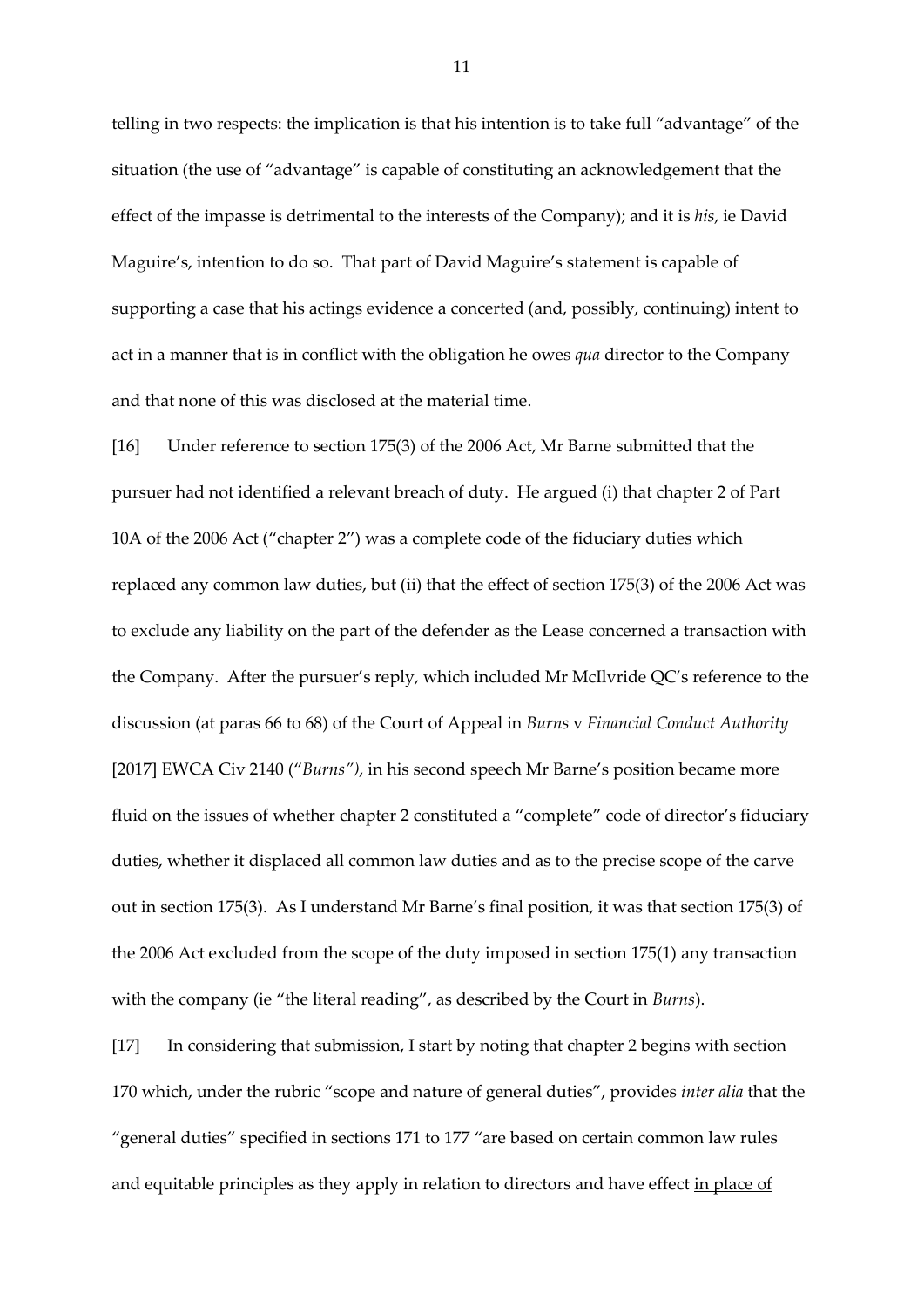those rules and principles as regards the duties owed to a company by a director" (emphasis added). While this is not the occasion to explore the question of whether the code in chapter 2 is "complete" such as to preclude any duty outwith its scope arising under the common law (a suggestion made in passing in submissions), it is clear that chapter 2 expresses in statutory form a general or core code of fiduciary duties imposed on all company directors as a matter of law: section 170(1). It is precisely on that basis that the defender invokes the exclusion (if that is what it is) in section 175(3) of the 2006 Act. He was able to do so, because the chapter 2 duties apply as a matter of law. For that reason, the defender's contention that the pursuer does not expressly aver any of those duties has no force. In any event, as I have him noted, Mr McIlvride had, in fact, referred to and relied on section 177 in the 2006 Act in the course of his oral submissions. Again, Mr Barne took no objection, in my view rightly, to the pursuer's reliance on one of the statutory duties in chapter 2.

[18] Turning to section 175(3), on which Mr Barne relies, it is noted that in the absence of full argument, the English Court of Appeal in *Burns* refrained (at paras 67 to 68) from expressing a concluded view on the question of whether the exclusion in section 175(3) was confined to transactions between the company and the director concerned (as was argued before the tribunal on behalf of the applicant director in that case) or whether the literal meaning was to be preferred (extending the exclusion of the scope of the duty in section 175(1) to any transaction with the company).

[19] Chapter 2, headed "General Duties of Directors", of the 2006 Act articulates a core body of duties which apply as a matter of law to all company directors including "shadow directors (see sections 170(5) read together with the definition of "shadow" director in section 251) and *de facto* directors (see section 250, which defines "director" as including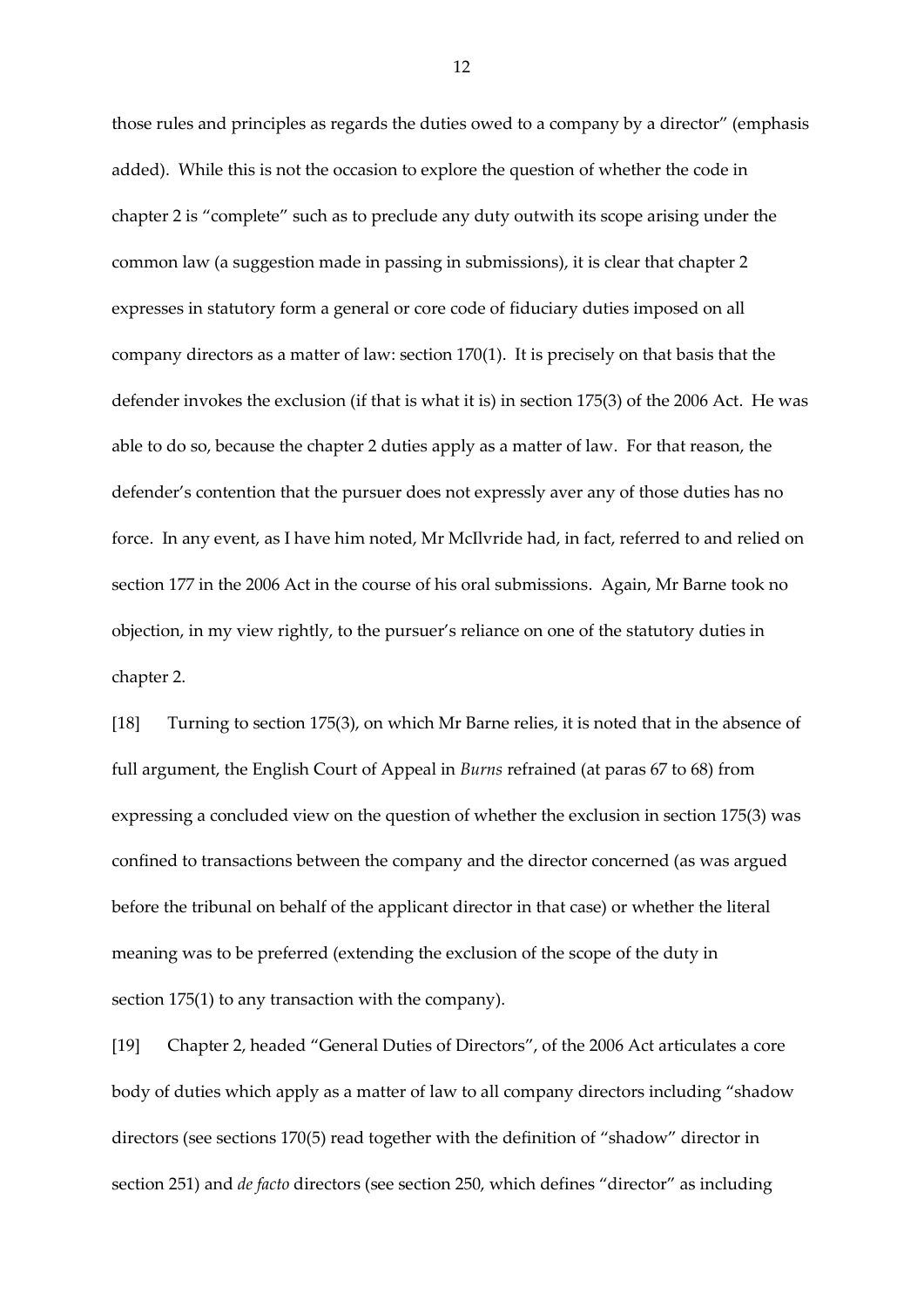"any person occupying the position of director, by whatever name called"). In relation to section 170(5), there was no suggestion that the common law duties corresponding to sections 175(1) or 177(1) did not apply to shadow directors. Turning to section 175, this expresses in statutory form the long–established common law duty of directors to avoid a situation of actual or potential conflict between his or her interests and those of the company, and which was articulated in forceful and unequivocal terms by Lord Chancellor Cranworth in *Aberdeen Railway Co* v *Blaikie Brothers* (1854) 1 Macq 461; 17 D(HL) 20 (at pages 471 and 473), and affirmed by Lord President Hamilton in *Commonwealth Oil & Gas* v *Baxter* 2010 SC 156 (at paras 73 and 74). The stringency of the duty is repeated in section 175(1): "A director of a company must avoid ... a position of conflict of interest" (emphasis added). In the light of the mandatory character of the rule in both its common law and statutory form, any statutory exception should, for obvious reasons, be construed consistently with the scope of that duty and its interrelationship with the other core duties. [20] Having regard to chapter 2 as a statutory code of the general duties of directors, each duty should not be considered in isolation from the others but, where necessary, should be construed consistently with, and complementing, the other duties. In part, this is to ensure that the statutory duties are at least co-extensive with the like duties imposed on company directors under the former common law rules. Accordingly, an interpretation which may result in a lacuna of the protection of companies the code is intended to confer, at least invites further scrutiny as to whether that interpretation is the correct one.

[21] In their oral submissions Senior Counsel both referred to section 177. In relation to the subject-matter of section 177, it has long been the case that in certain circumstances directors may enter into a contract or property transaction with the company of which they are a director ("self-dealing") so long as they declare their interest in the proposed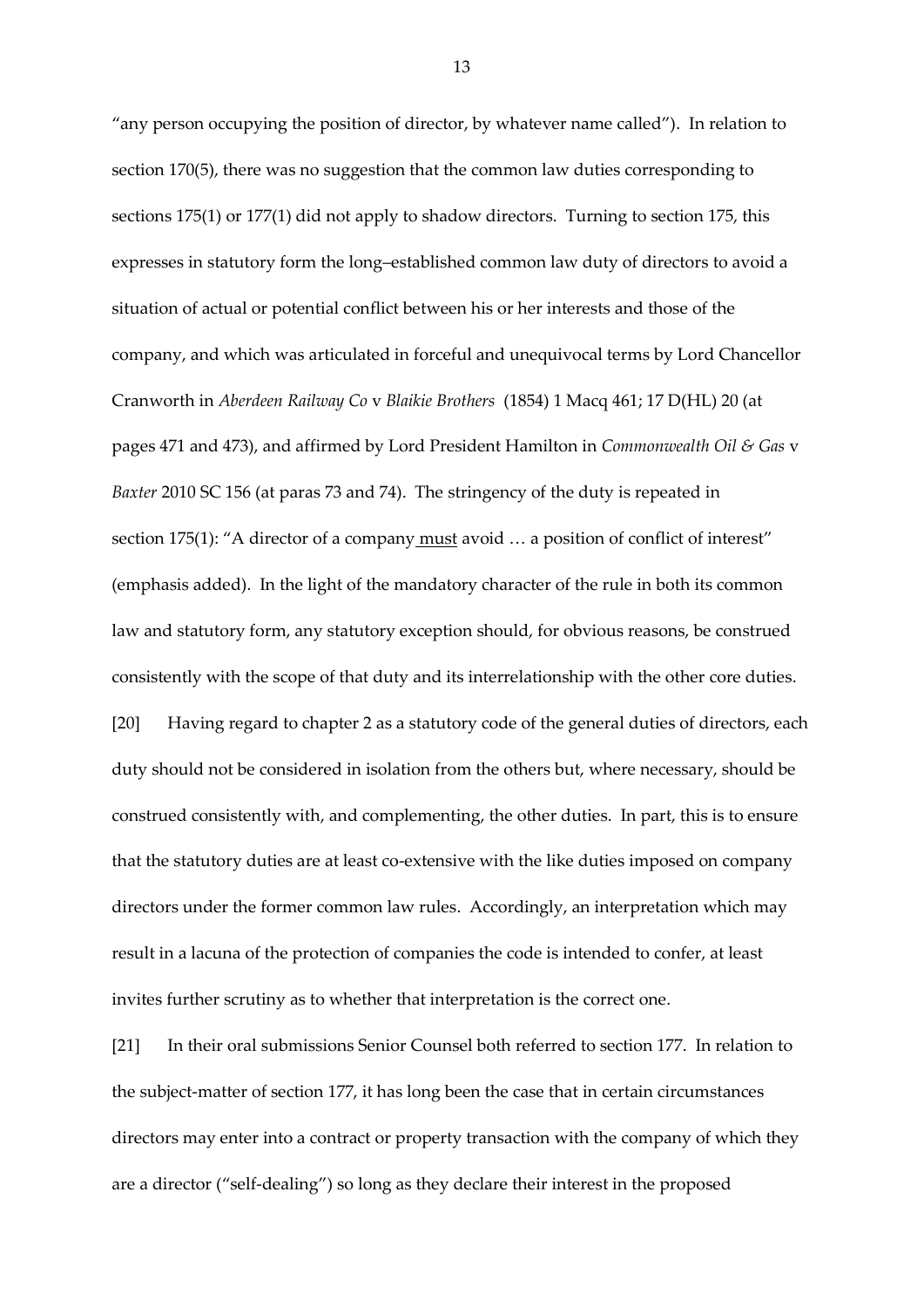transaction or arrangement. Consistent with breadth of the common law duty section 177 replaces, the statutory duty to inform the company extends to any interest "in any way, directly or indirectly" in a proposed transaction. The purpose of imposing a duty on a director to inform the company of his or her interest was to enable the company either to approve or refuse approval of the proposed transaction. Where the director's interest comes to light after conclusion of the transaction in which he has an interest, the company may ratify the transaction or, alternatively, it may take action to remedy breach of the director's duties to disclose his interest.

[22] It respectfully seems to me that section 175(3) is designed to disapply the otherwise mandatory duty in section 175(1) to enable this kind of permitted self-dealing (and disclosure of which is the subject-matter of section 177). (Other forms of self-dealing, including substantial property dealings, loans etc attract special rules, none of which is said to apply here.) *Prima facie,* therefore, section 175(3) is concerned with transactions involving directors and it does not extend to transactions with non-director third parties. Read consistently with what is disclosable in section 177(1), section 175(3) is not in my view confined to transactions between the director and the company. The passive voice in section 175(3) is intentional. To read section 175(3) as confined to transactions between the company and the director, as I understood Mr McIlvride's submission at one point to be, would introduce a conflict between this subsection and the wider scope of section 177(1). The conflict would arise because a transaction in which the director has an indirect interest (as contended here, via David Maguire's averred involvement *qua* director (in some form) of the defender), would be disclosable under section 177 but prohibited under section 175(1). I agree with the approach of the Court of Appeal in *Burns* that section 175(3) is not to be read so restrictively and that the literal interpretation is to be preferred*.* Given the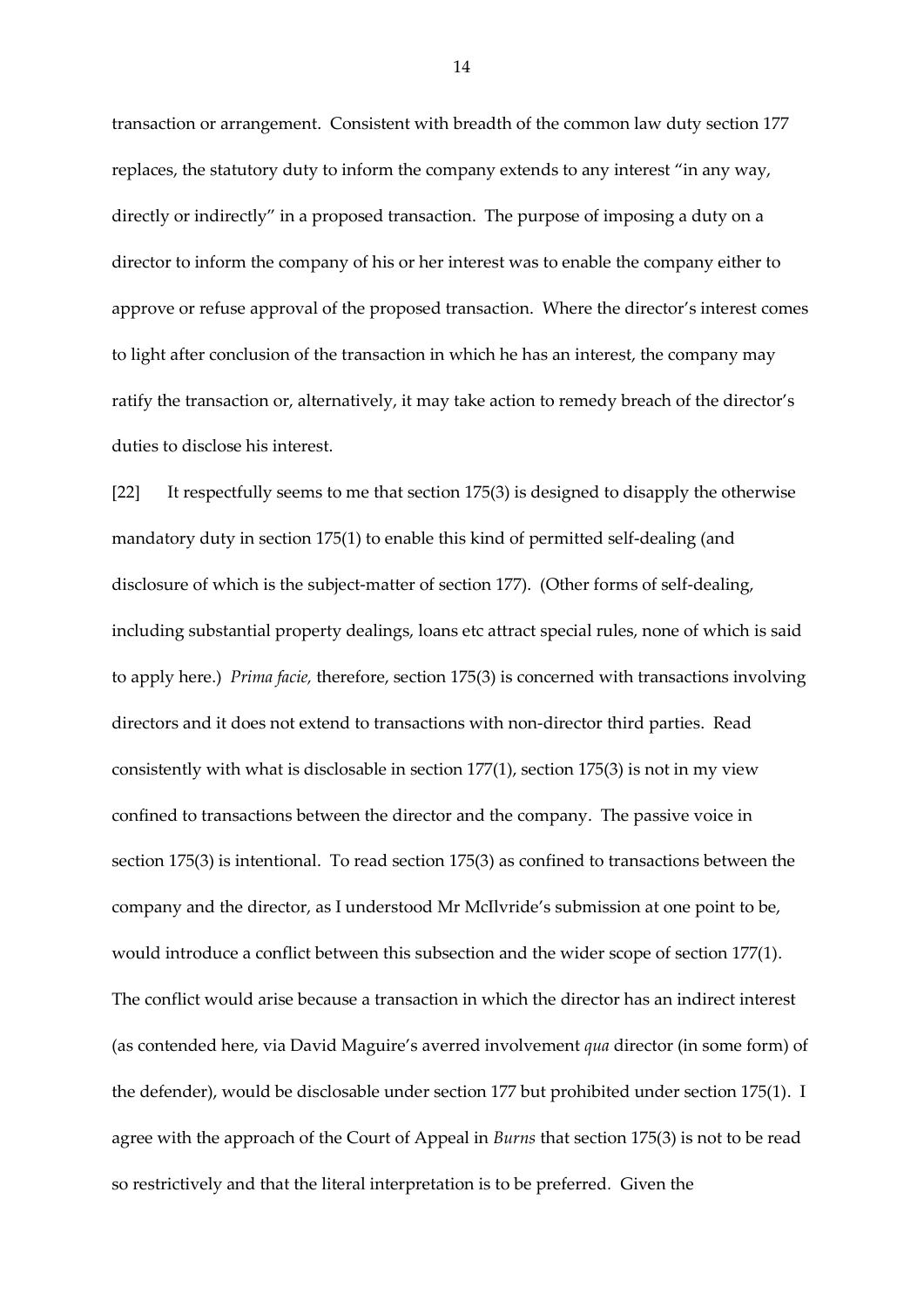interrelationship between section 175(3) and 177, the consequence of that conclusion reflects the outcome in *Burns*. While in *Burns* the Court of Appeal accepted that the applicant's conduct did not fall within section 175(3), that conclusion was of no avail to the director concerned. It is evident in the Court of Appeal's discussion of this issue that it regarded the section 171 and 177 duties as closely connected (see, eg, from para 71ff). It traced the common law cases articulating these duties, which are now found in the core chapter 2 duties, and found that, to the extent that the applicant fell outwith section 175(1), because she was within the exception in section 175(3), she was caught by section 177: see the discussion at paragraphs 71 to 76, especially the conclusion at paragraph 76 in *Burns*. In contrast to *Burns*, in this case there was no subsidiary argument as to the nature of the "interest" that was disclosable under section 177. While neither of these provisions is specifically averred in either parties' pleadings, both parties accepted in oral submissions that the chapter 2 duties applied and both referred to these specific provisions in their submissions. Counsel simply differed as to the scope of the exception in section 175(3). In the light of that common approach and the fact that the chapter 2 duties apply as a matter of law, it matters not – at least in a case in the commercial court – that there is no express reference to these provisions in parties' averments. Both Senior Counsel fully understood the duties that were potentially engaged.

[23] For completeness, I should record that the consequence of a breach of the duty in section 177 was left relatively unexplored in submissions, but I note Lord Drummond Young's helpful discussion of this issue in *Dryburgh* v *Scott Media Tax Ltd* [2014] CSIH 45; SC 651 (at para 26). In particular, he noted that the obligation of a director to avoid placing himself in a position of a conflict of interest with a company was a continuing duty, as was that to inform the company if such a conflict of interest arose. The purpose of imposing a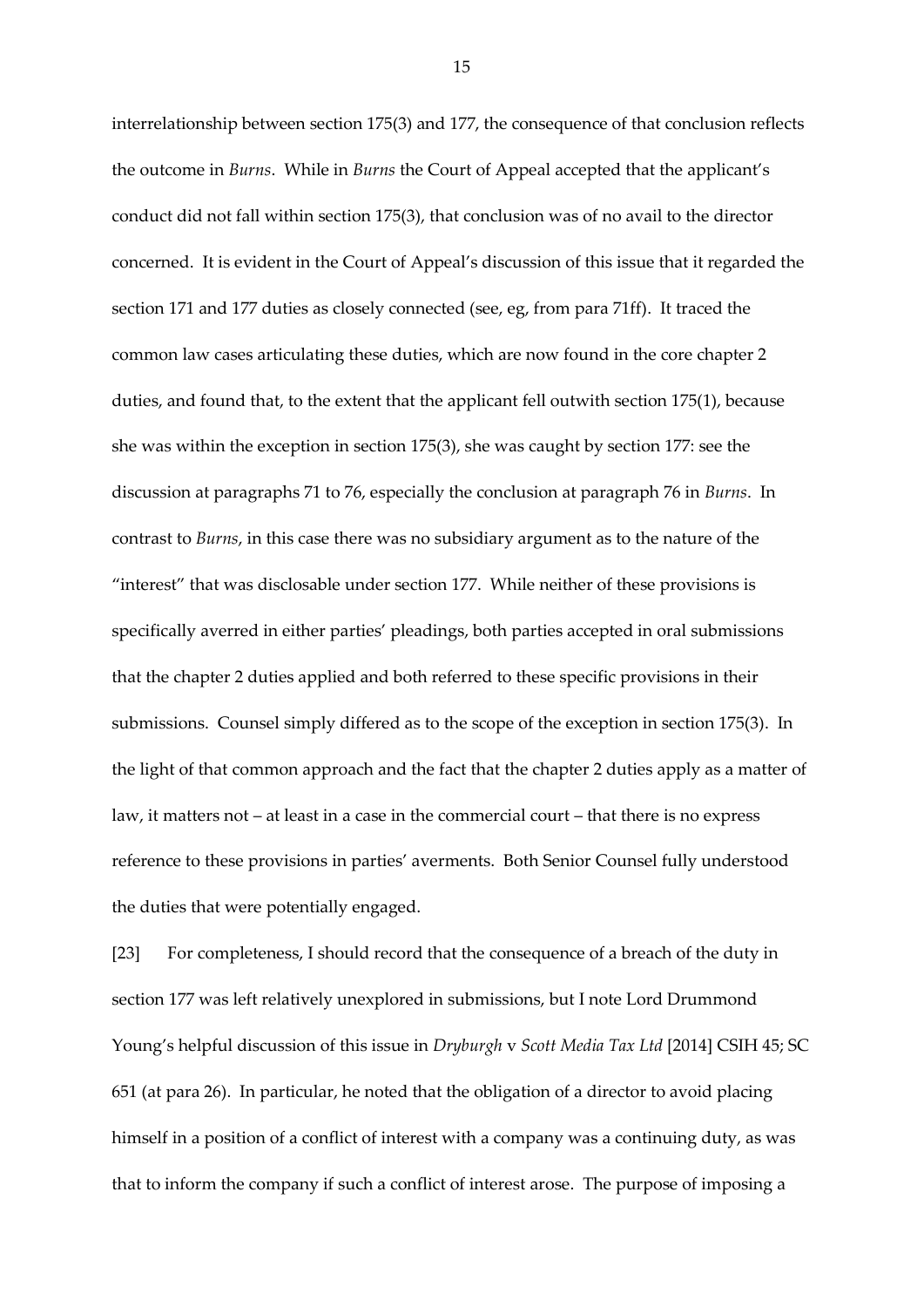duty on a director to inform the company was to enable the company either to authorise that breach or to take action to remedy it. The failure in that duty was a separate breach of fiduciary duty. It was on the basis of breach of that duty that the court in *Dryburgh* held that director's *failure* to consider that obligation to inform was attributed to the company, with the result that that state of (attributed) ignorance constituted an error in the mind of, or attributable to, the company and such as to postpone the start of prescription under section 6(4)(a)(ii) of the Prescription and Limitation (Scotland) Act 1973. There was no suggestion in parties' submissions that reduction was inapt as a means to remedy any breach of one of the core duties, including that in section 177.

[24] For the reasons explained in the next section of this Note, I do not accept the premise that the material time is confined to the period culminating in the grant of the Lease. As noted above, at paragraphs [14] and [15], in substance, the pursuer's case includes (i) the continuing effect of the deadlock, for which there are sufficient pleadings to infer that this is to the detriment of the Company (the inability to terminate what was intended to be a shortterm let at less than market rate), and to the obvious benefit of the defender, (ii) taken together with averments that are capable of a instructing a case that David Maguire brought about that situation, and (iii) that he has continued that state of affairs during the period in which he has (on the averments) unambiguously aligned himself with the business and interests of the defender. This is, in my view, a case capable of falling within one of the chapter 2 duties, whether that be the duty to promote the interests of the Company, to avoid a conflict of interest or the related duty to disclose such conflicts under section 177.

[25] Accordingly, the factors in the pursuer's averments are capable of supporting the necessary inference to establish a breach on the part of David Maguire of the duty to disclose his interest in the Lease (assuming there are relevant averments to characterise his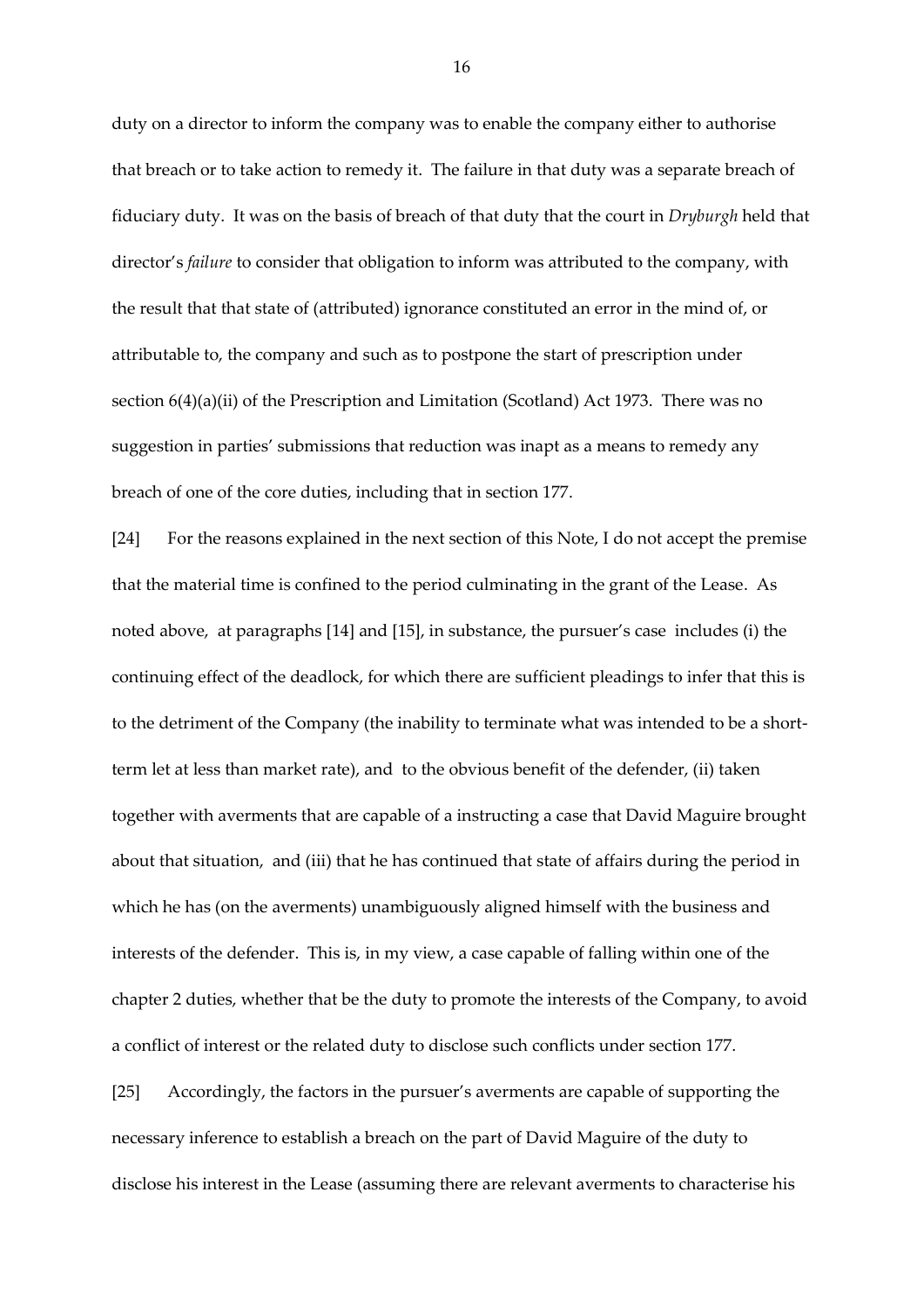actings as having the requisite qualities *qua* director of the defender), and which on the pursuer's approach was the vehicle by which the interests of the Company are adversely affected to the advantage of the defender.

#### *The material time issue*

[26] The defender contends that the material time is the entry into the Lease and that any averments of conduct thereafter are "necessarily irrelevant". Having regard to the particular features just described, I do not accept that submission. The adverse consequences of the Company being unable to terminate a lease which is (on the pursuer's approach) detrimental to its interests are of a *continuing* nature. The matters recorded in subparagraphs (21) and (22) of paragraph [5], above, are capable of demonstrating both the *ongoing* nature of the detriment as a consequence of David Maguire's involvement in the defender ('he intended to procure' that the rent due to the Company would be diverted away from the Company's account), and that the detriment has become more acute (because rent arrears accrue). Accordingly, I do not accept that the "material time" is confined to the period leading up to or culminating in the entry into the Lease. The question of "material time" is a question of fact or, at least, can (as here) be highly fact-sensitive. The subsequent conduct is capable of casting prior conduct in a particular light, potentially supportive of the pursuer's case.

#### *The attribution of knowledge issue*

[27] The defender argues that the pursuer's averments of bad faith are lacking in specification. Part of the defender's argument, as I understood it, was that the only means by which David Maguire's knowledge could be attributed to the defender, such as to put it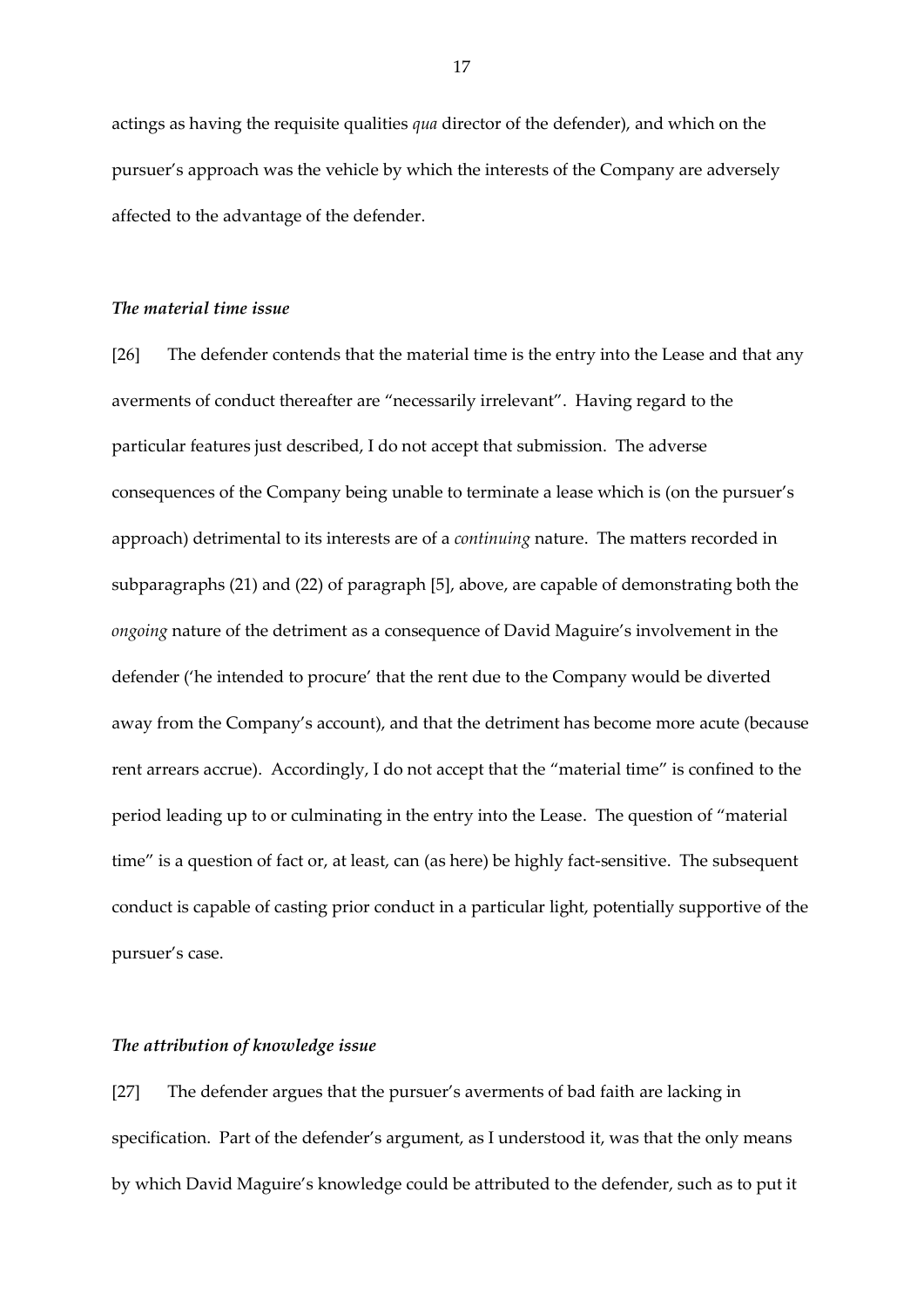into bad faith, was predicated on establishing that David Maguire was a shadow or *de facto* director or (put shortly) the controlling mind of the defender. As parties approached it, this was the means (if established) for attribution of David Maguire's knowledge to the defender. On the question of attribution of knowledge, the parties referred to passages in *Dryburgh, supra* (at paras 22 and 23) and *El Ajou* v *Dollar Land Holdings plc* [1994] 2 All ER 685 (at 696A). The discussion in the latter case was inapposite to the facts in this case, concerned as it was with the attribution of knowledge in large, highly structured companies. The phrase "directing mind and will" of the company is referred to with approval in *Dryburgh* as a possible basis to attribute the state of mind of an individual to a corporate body. As I understood Mr Barne's submission, it was not to contest the applicability of that formulation as a matter of law, so much as to argue that the pleadings were not capable of satisfying that test. This involved a reprise of his argument as to the "material time", ie because he wished to exclude consideration of any conduct which post-dated the grant of the Lease (eg as in para[5(21)]) being invoked. I have already explained why, on the whole pleadings, I regard the issue of the material time as encompassing conduct after the Lease was entered into and that, on these averments, this is quintessentially a question of fact and for which proof is essential. It could not be said *ab ante* that the pursuer's averments in this issue were necessarily irrelevant in the usual *Jamieson* v *Jamieson-*sense.

[28] Many of the other factors, neutral in themselves (eg such as David Maguire's acquisition of domain names referable to the Premises and the use of one of these by the defender (para [5(10)] or David Maguire's provision of advice (para [5(9)]), acquire a different complexion when viewed in combination with more colourable factors, and are capable of instructing attribution of David Maguire's knowledge of these matters to the defender.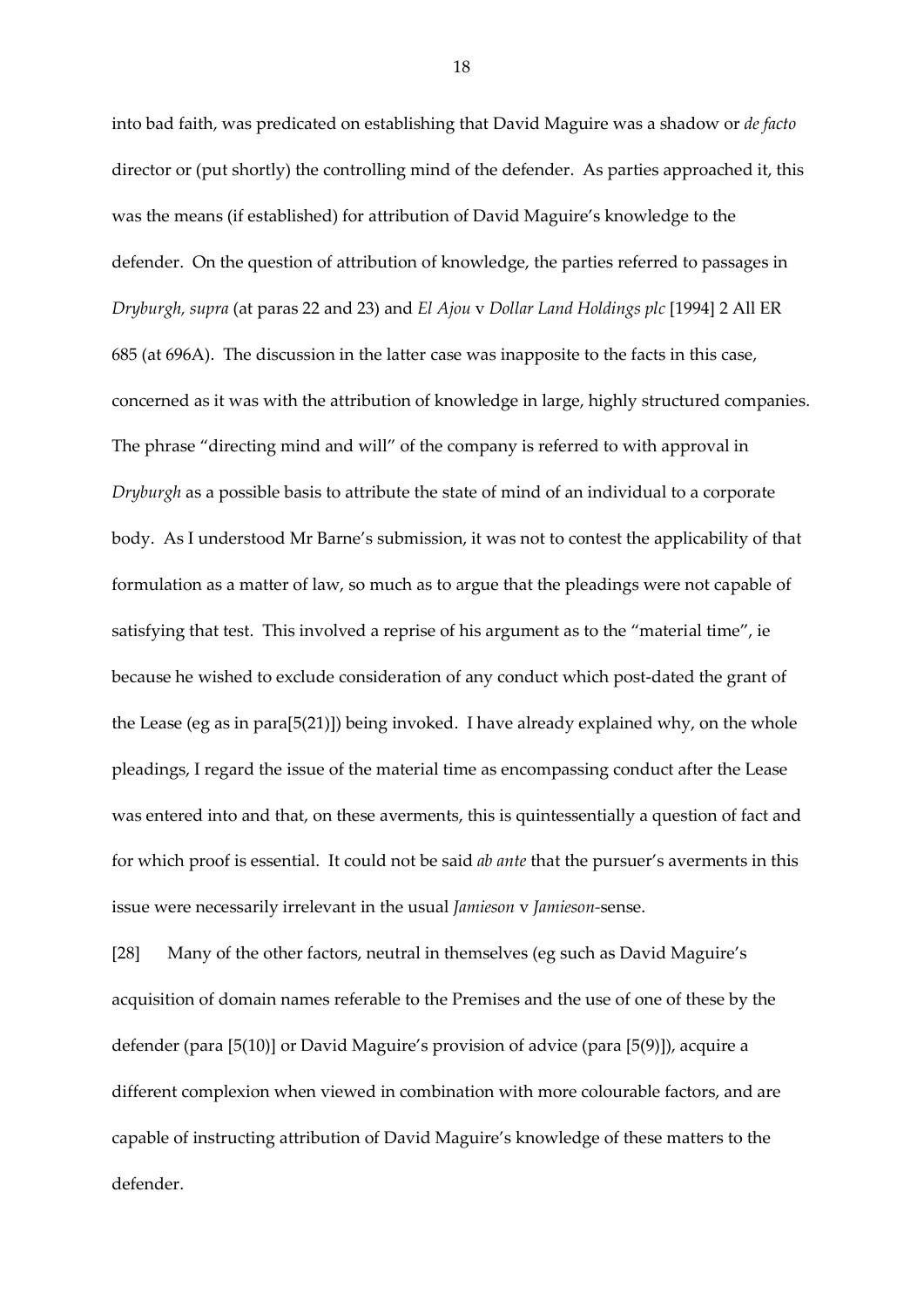[29] The defender's argument did not address factors (19), (20) and (21) recorded in paragraph [5], above. In my view these are small, but significant, passages from the pursuer's pleadings. At a board meeting of the Company, it is averred that David Maguire stated in terms that the pursuer will be "stuck with me as your tenant for life". That statement is capable of supporting an inference that David Maguire presented himself or his interests as indistinguishable from those of the defender. The significance is in the use of "me" (ie David Maguire) in combination with "your tenant" (ie the defender). The statement, especially if viewed in the context of David Maguire's conduct, suggests a complete identity between his interests and those of the defender, and where the result of David Maguire's conduct (including his part on securing the grant of the Lease and subsequent refusal to agree to the Company terminating it) has been to the Company's financial disadvantage. The statement recorded in that averment is consistent with the other averments about a deadlock which has subsisted between the pursuer and David Maguire and from which there are averments to infer that the defender has benefitted for more than three years. Of equal significance are (i) the statement that David Maguire would "procure" that the rent payable by the defender would no longer be paid into the Company's account (para [5(21)]), and (ii) the fact that that statement was thereafter carried into effect (para [5(22)]). These factors are capable of supporting a number of inferences, eg that David Maguire controlled the defender's payments and bank account (for which the factors in para [5(16) and (14)] provide additional support), that David Maguire exercised sufficient sway over the defender to procure that it breached the principal obligation of a tenant to pay rent. In my view, these averments are in themselves capable of instructing a case that David Maguire exercised very significant control over the defender or was acting as a director in respect of it.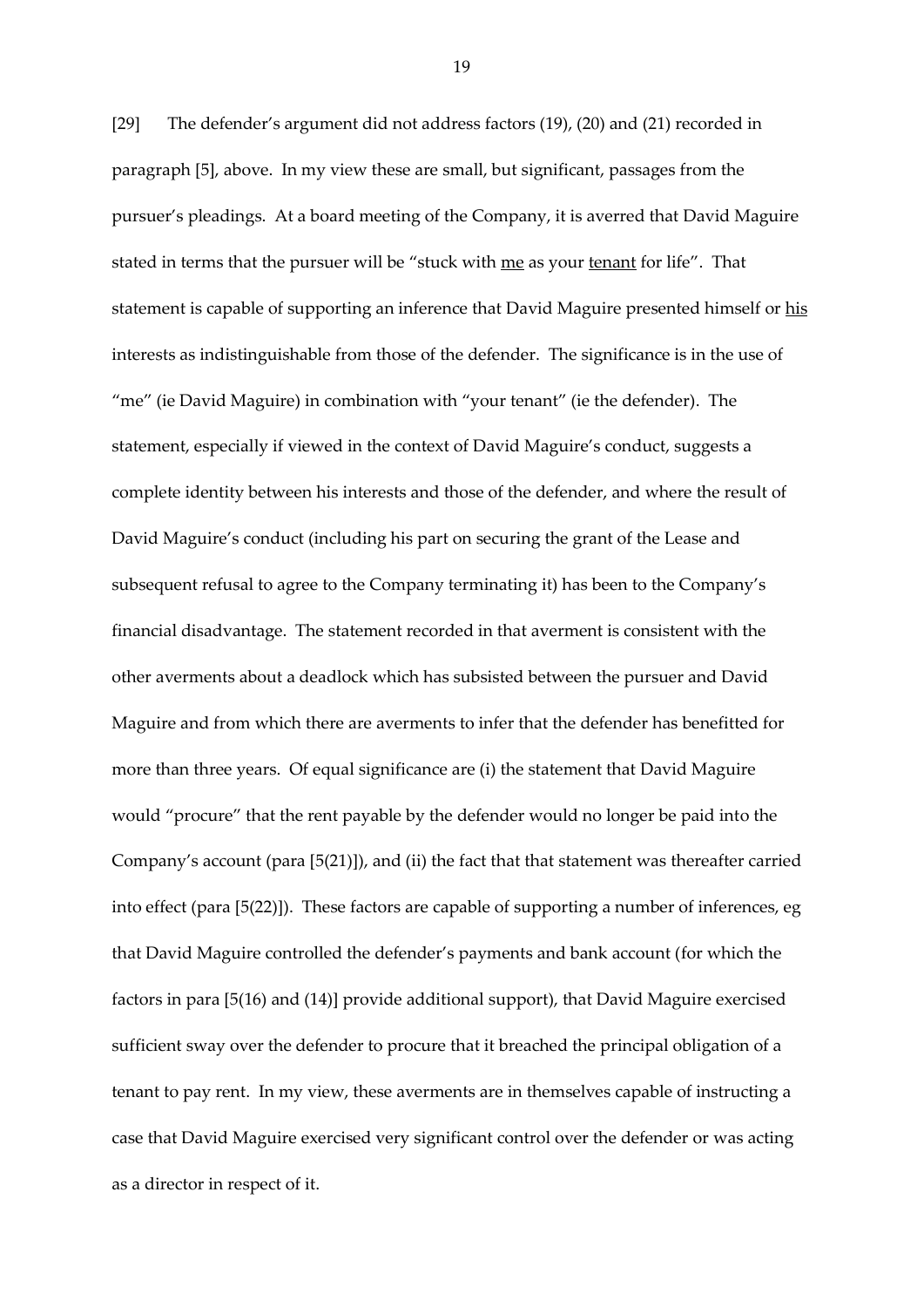[30] In relation to David Maguire's status *vis-à-vis* the defender, ie as a shadow or *de facto*  director of it, or as its controlling mind or authorised agent, I start by noting that a less rigid approach is supported by the more recent cases than hitherto to the drawing of hard boundaries between the status as a shadow or a *de facto* director. In other words, it is no longer correct *as a matter of law* to treat the actings as a shadow or *de facto* director as mutually exclusive: see the helpful and considered discussion of Arden LJ (as she then was) in *Smithton* v *Naggar* [2014] EWCA Civ 939; [2015] 1 WLR 189 ("*Smithton*") at paragraphs 20 to 45), and which must be understood as superseding the approach in older cases such as that of Millet J in *Re Hydrodam (Corby) Ltd* [1994] BCLC 180 at 182-183e, relied upon by the defender. I gratefully adopt Arden LJ's analysis, especially her observations in *Smithton* that

"the real issue in some contexts will be whether the acts demonstrate the assumption of acts as a director" (at para 28);

and that the court

"must look at the cumulative effect of the activities relied on. The court should look at all of the circumstances 'in the round' (per Jonathan Parker J in *Secretary of State for Trade and Industry* v *Jones* [1999] BCC 336)" (at para 40).

Applying those observations to the averments in this case, David Maguire's actings are consistent with his having assumed the status of a director: he promoted the defender from the start; he secured the Lease in its favour; he held (and holds) himself out to others as the owner of the business the defender runs from the Premises; he has procured the defender's apparent breach of the fundamental obligation of a tenant to pay rent, seemingly with impunity, because, by reason of the deadlock between the pursuer and David Maguire, David Maguire is able to thwart any action by the Company to terminate the Lease (or, by inference, to sue for breach). Approaching the matter in the round, I am persuaded that the pursuer has sufficient averments to instruct David Maguire acting in the capacity of a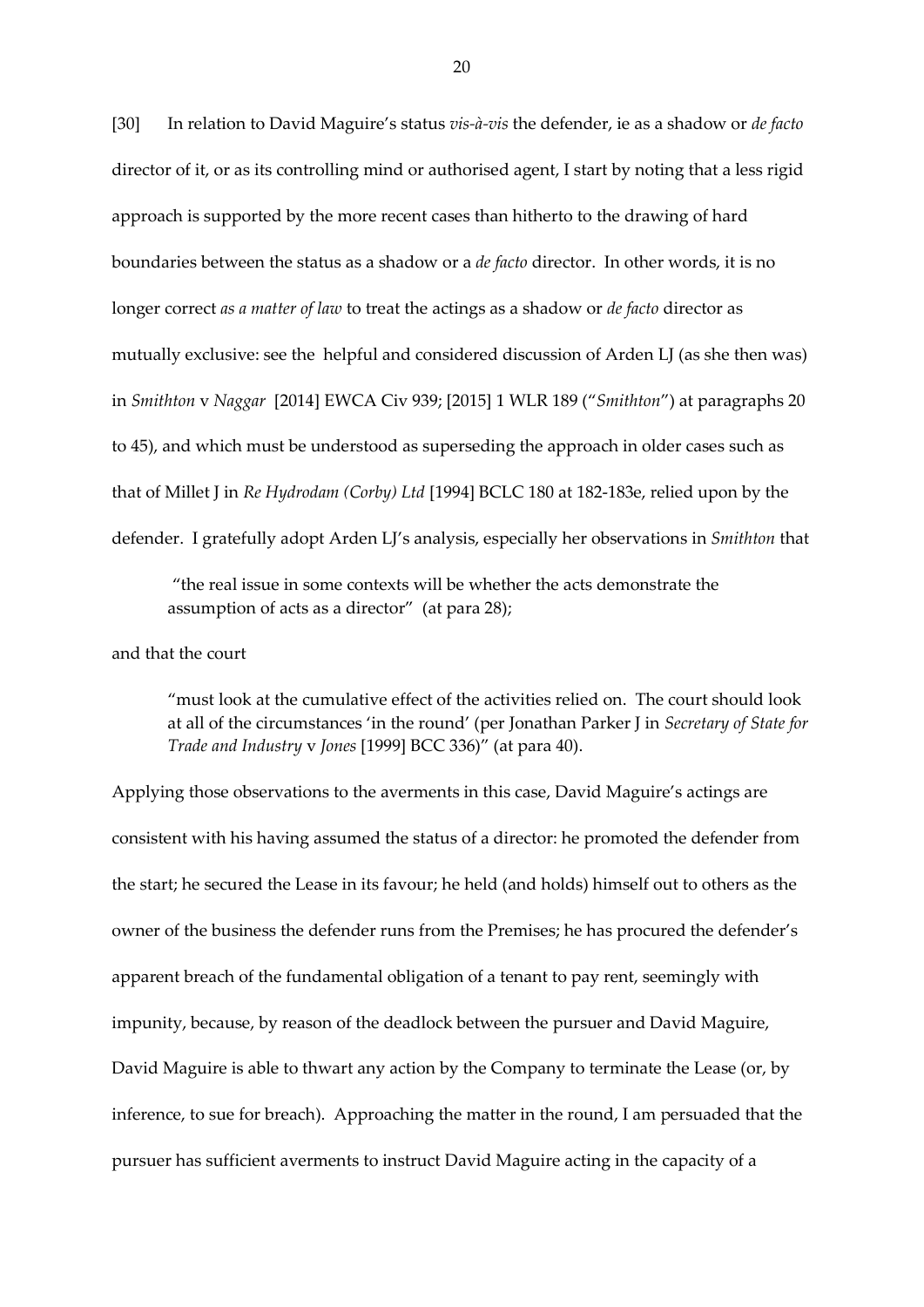director of the defender, and whose knowledge may be attributed to the defender for the purpose of the bad faith argument.

#### *The reduction and the mora issues*

[31] The same point underpins the defender's last two arguments, the reduction issue and the *mora* issue, namely, that essentially the onus was on the pursuer to make averments in respect of these issues. In short, it was argued that, as a matter of relevancy, it was incumbent upon the pursuer to aver that if reduction were granted,

- (i) that there has been no ratification by the Company;
- (ii) that *restitutio in integrum* is possible; and
- (iii) that the rights of *bona fide* third parties would not be affected.

It was also said in relation to the *mora* issue that the defender having raised the issue of delay, (in the form of a plea of *mora*, taciturnity and acquiescence), the pursuer's case was irrelevant if it did not make any averments in response.

[32] As I understood Mr Barne's submission, he accepted that (i) was concerned with internal ratification and there was nothing in relation to that in this case. He did refer to the Company's acceptance of the payment of rent (up until late 2018) as indicative of ratification. The pursuer required to aver when it knew what it knew and why it was accepting rent. The same point was made about the requirement (ii) for *restitutio*. Brief reference was made to *Spence* v *Crawford* 1939 SC (HL) 52 (*"Spence*"). Separately, Mr Barne argued that given the delay in raising the proceedings, it was incumbent on the pursuer to plead when he became aware of the facts to establish a conflict of interest. Where a plea of *mora* was raised, it was incumbent upon the other party to respond. The pursuer had not done so.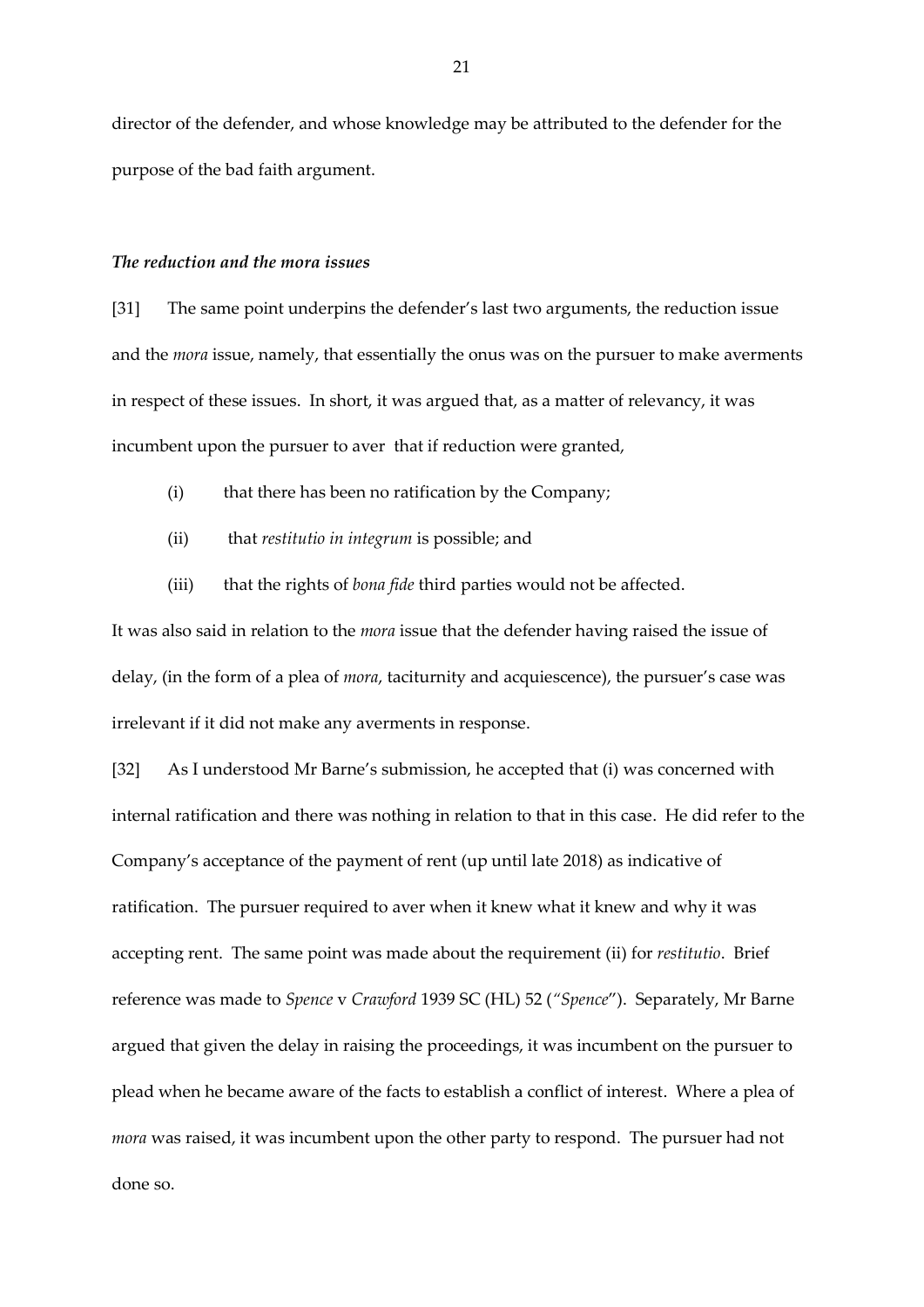[33] I begin by observing that reduction is an equitable remedy. It provides the context in which the doctrine of *restitutio in integrum* may arise. The purpose of the doctrine is to put parties, so far as possible, into the position which they occupied before the impugned transaction. *Spence* was a case of a director's action for reduction of a contract of his shares to a fellow director. This was resisted *inter alia* on the basis that the pursuer could not make *restitutio* (eg because the company's capital had been increased and the shares returned (consequent upon reduction) would no longer have the same controlling interest; that the defender had relieved the party seeking reduction of obligations to the company's bankers, which would be hard to reverse without financial detriment to the defender etc). The House of Lords found that reduction should be granted, that the factors did not preclude reduction and that a remedy could be fashioned which respected the doctrine of *restitutio.*

[34] In my view, the case of *Spence* is a classic illustration of the equitable character of reduction and which affords sufficient scope for the exercise by the court of its discretion in respect of the remedies to follow, if the ground on which reduction proceeds is established. As I understand the defender's position, the requirements of *restitutio* were presented as effectively an absolute requirement. If the party against whom reduction is sought cannot be restored precisely to his position *ab ante*, the remedy of reduction must be refused. Notwithstanding the issues said to preclude *restitutio* in *Spence*, in that case the House of Lords confirmed that reduction was appropriate. It achieved the equivalent of *restitutio* by upholding reduction of the contract for the sale of the shares and by requiring the party seeking reduction to pay compensation (taking into account certain factors). That case provides an example of the court exercising its discretion pragmatically and flexibly to fashion a remedy to achieve a sufficiently restorative state of affairs reflective of, but not exactly replicating, parties' positions prior to the entry into of the impugned deed. The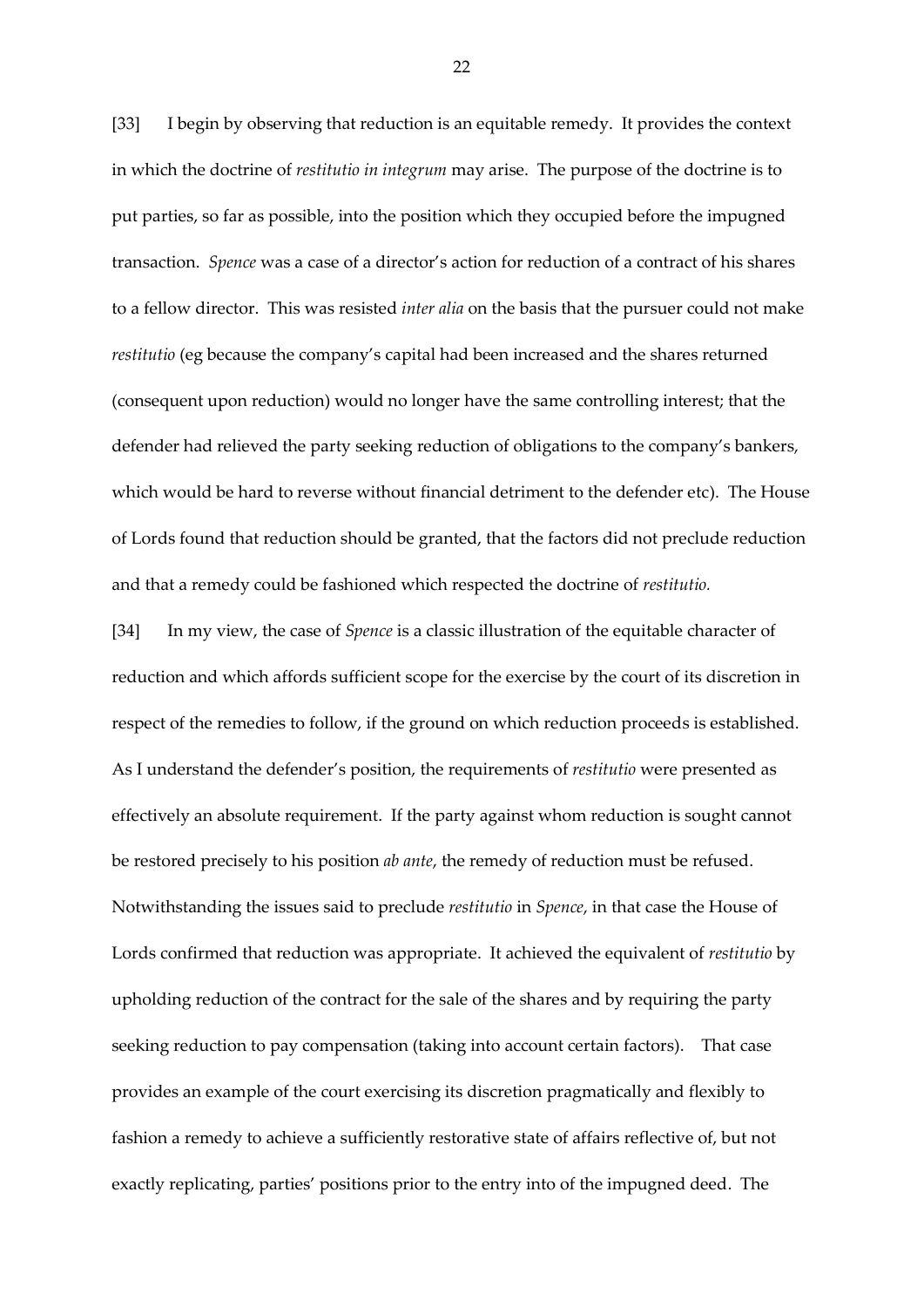issues in *Spence* arose after proof and on its facts it is *a fortiori* the circumstances in the instant case. While the defender takes a plea of *mora*, he does not in fact advance any specific matter as preclusive of *restitutio*. The reduction issue is presented purely as an argument that the pleading onus rests on the pursuer.

[35] In my view the rigidity inherent in the defender's argument is not consistent with

the case-law generally, or with the observations in, or outcome of, *Spence*, or, indeed with

the well-recognised equitable character of reduction and the doctrine of *restitutio* (as

illustrated in *Spence*). Of the remedy of reduction and the doctrine of *restitutio*, Lord Wright

in *Spence* observed (at p76):

"The principles governing that form of relief are the same in Scotland as in England. The remedy is equitable. Its application is discretionary, and, where the remedy is applied, it must be moulded in accordance with the exigencies of the particular case." (Emphasis added.)

After citing with approval the observations of Lord Blackburn in *Erlanger* v *New Sombrero* 

*Phosphate Co* (1878) 3 App Case 1218, Lord Wright continued:

Lord Blackburn is careful not to seek to tie the hands of the Court by attempting to form any rigid rules. The Court must fix its eyes on the goal doing 'what is practically just'. How that goal may be reached must depend on the circumstances of the case. But the Court will be more drastic in exercising its discretionary powers in a case of fraud than in the case of innocent misrepresentation..…. There is no doubt good reason for the distinction. A case of innocent misrepresentation may be regarded rather as one of misfortune than one of moral obliquity. There is no deceit or intention to defraud. The Court will be less ready to pull a transaction to pieces where the defendant is innocent, whereas in the case of fraud the Court will exercise its jurisdiction to the full in order, if possible, to prevent the defendant from enjoying the benefit of his fraud at the expense of the innocent plaintiff." (Emphasis added.)

In respect of restitution, Lord Wright observed: "But restoration is essential to the idea of

restitution." After instancing case of fraud, Lord Wright continued (at pp 77-78):

"Though the defendant has been fraudulent, he must not be robbed nor must the plaintiff be unjustly enriched, as he would be if they both got that what he had parted with and kept what he had received in return. The purpose of the relief is not punishment, but compensation. The rule is stated as requiring the restoration of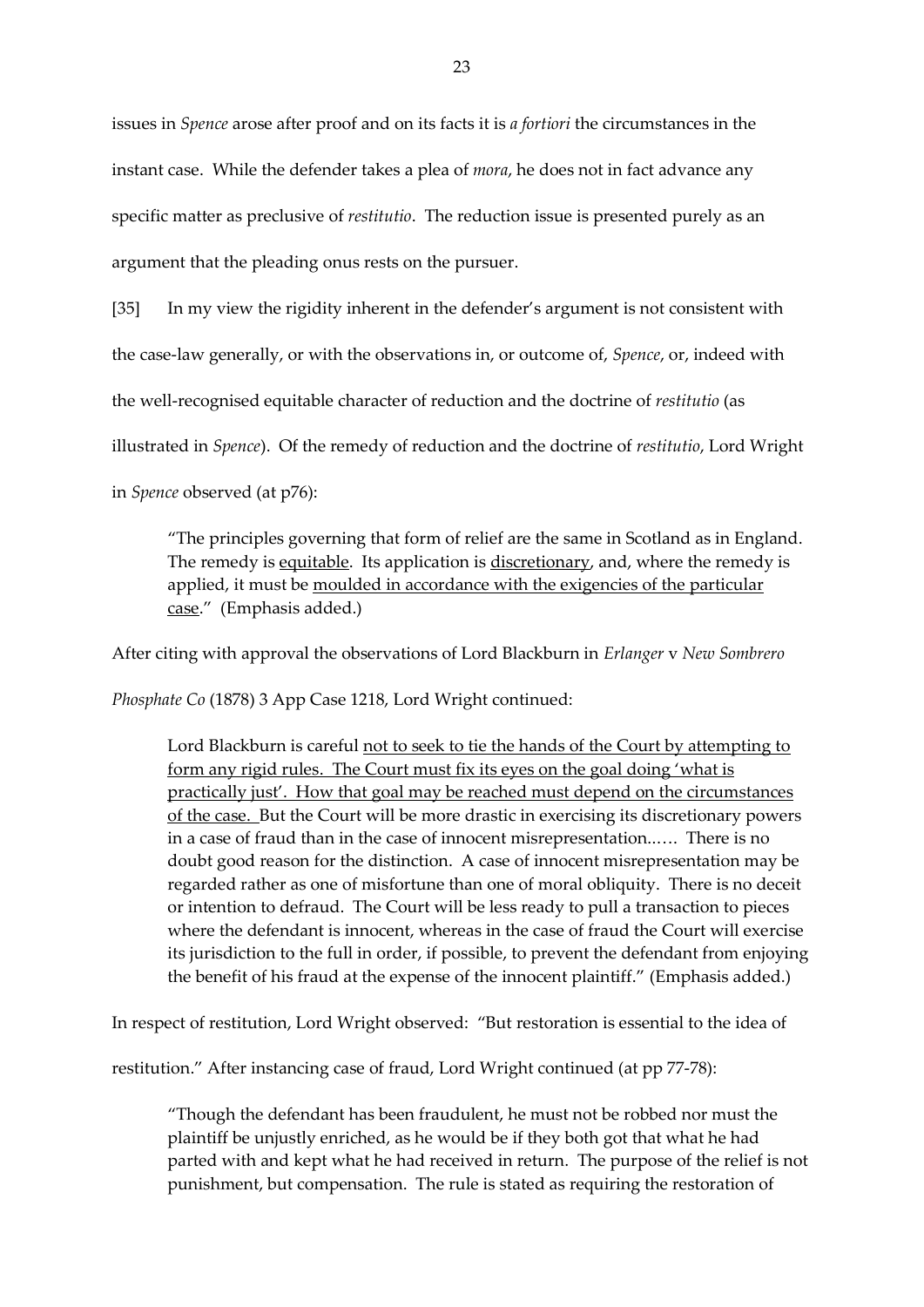both parties to the *status quo ante*. But it is generally the defendant who complains that restitution is impossible. But the Court can go a long way in awarding restitution if the substantial identity of the subject-matter of the contract remains." (Emphasis added.)

Lord Wright examined in detail a number of examples from the case-law illustrating the court's flexibility in the application of the *restitutio* doctrine. He concluded (at p 78):

"Certainly in the case of fraud the Court will do its best to unravel the complexities of any particular case, which may in some cases involve adjustments on both sides."

[36] Early in his speech in *Spence* Lord Thankerton observed (at para 70) that the doctrine of *restitutio* "is not to be applied too literally". Thereafter he undertook an extensive examination of a number of cases, the purpose of which was to illustrate the court's flexibility in the application of the doctrine. He noted that these cases showed that "the doctrine (i.e. of *restitutio*) relates to the restoration of the defender to his pre-contract position, and the above statements as to the modifications of the doctrine relate to what the defender is to get". While acknowledging that each case will turn on its own circumstances, Lord Thankerton continued: "I may say broadly that, in my opinion, the defender who, as purchaser, has been guilty of fraudulent misrepresentation is not entitled in bar of restitution to found on dealings with the subject purchased which he has been enabled by his fraud to carry out". He concluded by upholding reduction of the share purchase contract on repayment of the price paid for the shares, coupled with the other party making certain countervailing payments. If, after proof in this case, the court finds the essentials of the pursuer's case established, on the spectrum of obliquity, a breach of fiduciary achieved in a clandestine manner or persisted in over an extended period (*if* these features are found) *may* make the case sufficiently analogous to the case of fraud figured in Lord Wright's discussion in *Spence*. In other words, depending on the facts, the court may feel more inclined to exercise its jurisdiction "to the full" – ie, in the manner envisaged by Lord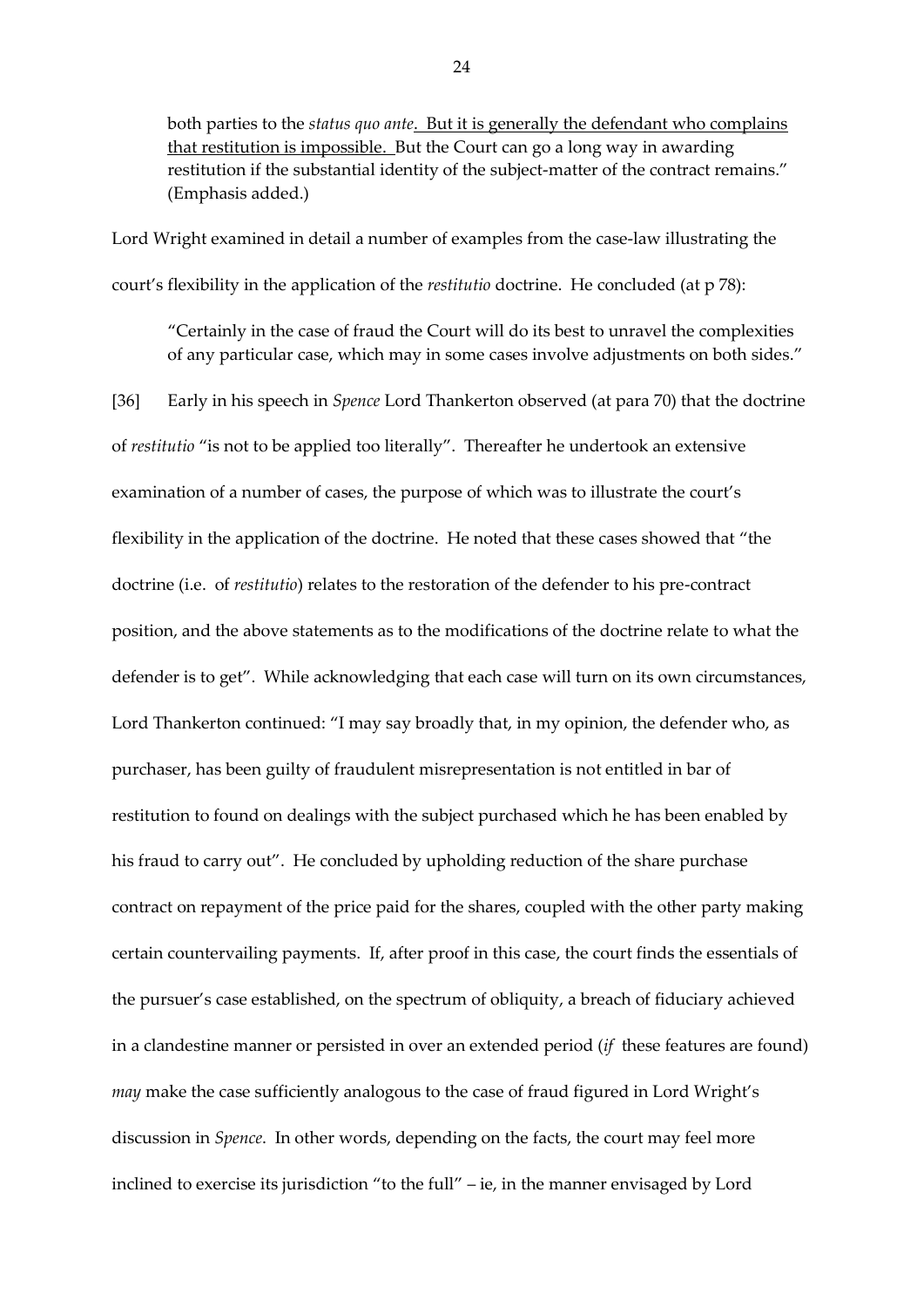Wright and to "mould" its relief "in accordance with the exigencies of the case". Such an exercise can only be done after the facts have been established.

[37] The observations and the outcome in *Spence* are redolent of the court taking a pragmatic approach in the exercise of its discretion in the context of an "equitable jurisdiction" (as Lord Wright described it). It is a fact-rich or fact-sensitive exercise (eg because how *restitutio* is achieved "must depend on the circumstances of the case"), which militates against this being capable of resolution at debate as a matter of relevancy. As Lord Thankerton observed, it is generally the defender who complains of the impossibility of *restitutio.* These comments are entirely consistent with the general rule of pleading in Scottish cases, that he who asserts a state of affairs (here, the impossibility of *restitutio* and other matters the defender preyed in aid) has the onus of pleading and proving that state of affairs. Accordingly, the defender's challenge in the form of the reduction issue is, in my view, ill-founded.

[38] In the light of these observations it is clear that it is for the party resisting reduction, or who asserts that *restitutio in integrum* is not possible, to put this in issue in *its* pleadings. In this case, that would be the defender. While *Spence* involved adjustments in order to achieve a state of affairs as close to restitution as possible, it should be noted that that was done after proof. In my view, having regard to the equitable character of the remedy and to the court's application of the doctrine of *restitutio* in a pragmatic and flexible way, it is unlikely that a court would be able to resolve this matter on the pleadings even if the defender had raised this. It suffices for the purposes of the argument presented at debate, to reject the defender's contention that the onus rests on the pursuer to aver that *restitutio* is possible.